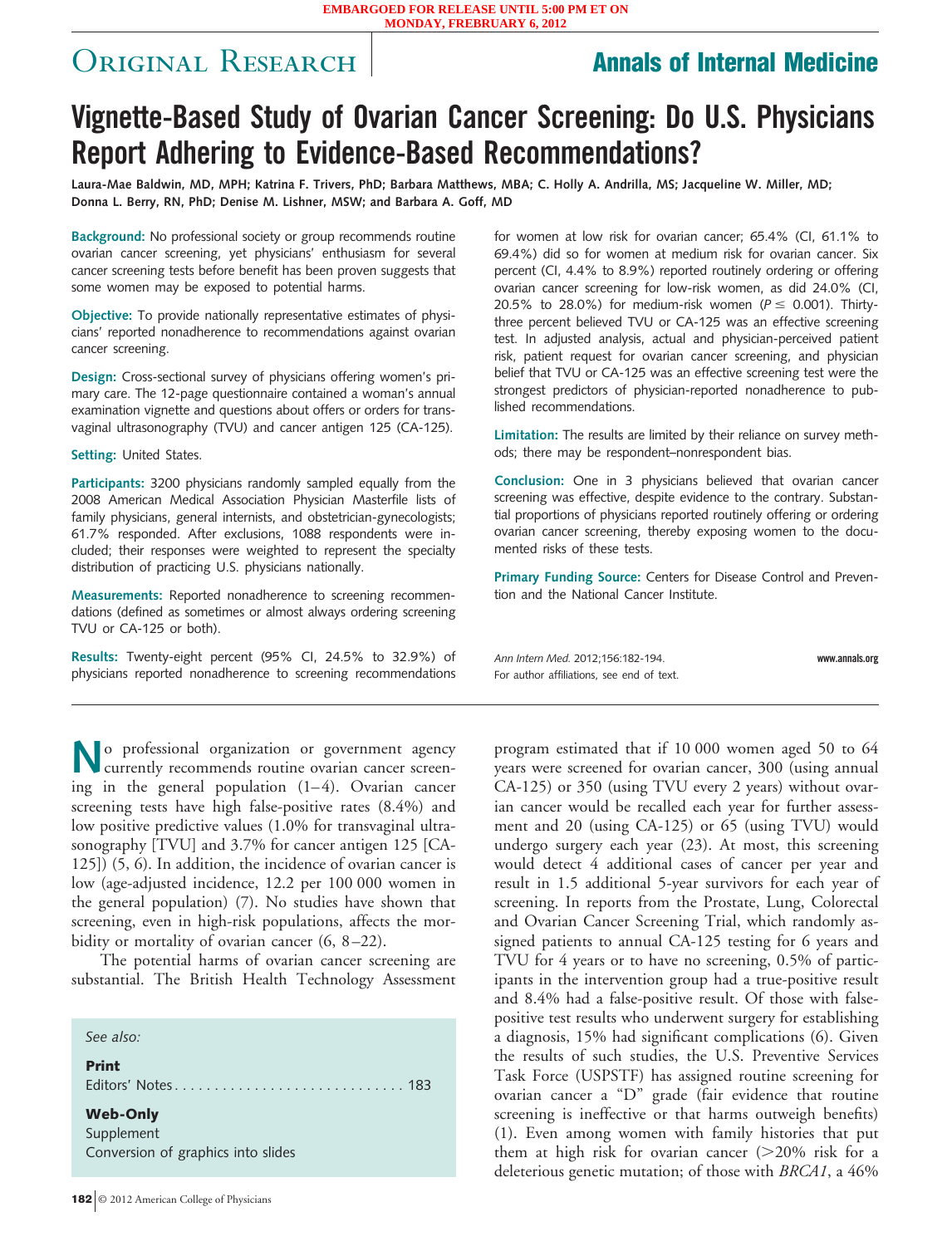# Vignette-Based Study of Ovarian Cancer Screening | ORIGINAL RESEARCH

lifetime risk; and of those with *BRCA2*, a 12% lifetime risk for ovarian cancer) (24), professional organizations, such as the USPSTF and the American Congress of Obstetricians and Gynecologists (ACOG), recommend only referral for genetic counseling and evaluation for BRCA testing (25), not ovarian cancer screening. If a woman has a *BRCA1* or *BRCA2* genetic mutation, the Society of Gynecologic Oncologists suggests that she is an appropriate candidate for risk-reducing surgery rather than screening because no evidence suggests that screening these women reduces mortality (26).

Little has been published about how frequently ovarian cancer screening is offered to women in the general population. One small study of women seeking assessment of genetic cancer risk suggests that women without an indication for ovarian cancer screening tests are frequently being screened (27, 28). Given physicians' enthusiasm for some cancer screening tests before benefits have been proven (for example, prostate-specific antigen testing), a sizable number of women in the United States may be exposed to the potential harms of ovarian cancer screening  $(28-30)$ .

Our study uses data from a women's health survey of 3200 family physicians, general internists, and obstetriciangynecologists to develop nationally representative estimates of physicians' reported nonadherence to recommendations against routine ovarian cancer screening (31, 32). By examining the predictors of reported nonadherence to recommended screening practices, we provide results that can help professional organizations, training programs, and government agencies best target their educational efforts related to ovarian cancer screening.

#### **METHODS**

#### **Study Sample**

Our study sample consisted of 3200 physicians aged 64 years or younger practicing in office or hospital-based settings in the United States. Of these, 200 participated in the survey's pilot test and 3000 in the final survey. Roughly equal numbers of physicians (about 1067) were randomly sampled from the 72 241 family physicians, 77 007 general internists, and 28 929 obstetrician-gynecologists listed in the August 2008 American Medical Association (AMA) Physician Masterfile. This research study was approved by the University of Washington Human Subjects Division and the Centers for Disease Control and Prevention Institutional Review Board.

#### **Survey Instrument**

We developed a 12-page mail survey booklet examining physicians' care for women's health. The survey booklet itself and the cover letter explained to physicians that we were seeking to understand the care that physicians provide women in the United States. We designed the survey instrument with the intention of examining physicians' cancer screening practices for women overall and ovarian can-

#### **Context**

No professional body recommends routine screening of asymptomatic women for ovarian cancer, regardless of their risk.

#### **Contribution**

By using case vignettes, physicians providing primary care were surveyed for their use of ovarian cancer screening tests in asymptomatic patients. Physicians commonly offered such testing and were more likely to do so for women at higher-than-average risk or for those who requested testing. Physicians with a personal history of cancer, in solo practice, and with longer time in practice were more likely to offer testing.

#### **Caution**

Nonphysician primary care providers were not surveyed.

#### **Implication**

Physicians may commonly not adhere to ovarian cancer screening guidelines, leading to patient harm and incurring significant cost.

*—The Editors*

cer screening, detection, and management in particular. Each questionnaire included 3 vignettes: The first asked about physicians' management of persistent abdominal and genitourinary symptoms, the second about provision of preventive care services at an annual examination, and the third about management of a pelvic mass; the vignettes always appeared in that order. The questionnaire also asked about physician demographic characteristics, practice characteristics, attitudes toward risk, malpractice concerns, beliefs about cancer screening tests, sources of information about cancer screening, and cancer experience (**Supplement**, available at www.annals.org).

In this study, we used data from the vignette of a woman presenting for an annual examination only. Different versions of the vignette varied the woman's age (35 or 51 years); race (African American or white); insurance (Medicaid or private); and, to examine ovarian cancer screening practices, level of ovarian cancer risk based on epidemiologic studies (low [roughly 1.5% lifetime ovarian cancer risk]—mother with breast cancer at age 70 years, medium [4.0% to 5.0% lifetime ovarian cancer risk] mother who died of ovarian cancer at age 65 years, and high [>20% risk for a deleterious genetic mutation; of those with *BRCA1*, a 46% lifetime risk for ovarian cancer; of those with *BRCA2*, a 12% lifetime risk for ovarian cancer (24)]—woman who had breast cancer at age 30 years, paternal grandmother with ovarian cancer, and paternal first cousin with premenopausal breast cancer). The vignette also varied whether the patient requested ovarian cancer screening (request: "She requests cancer screening, especially for ovarian cancer"; no request: "She wants to be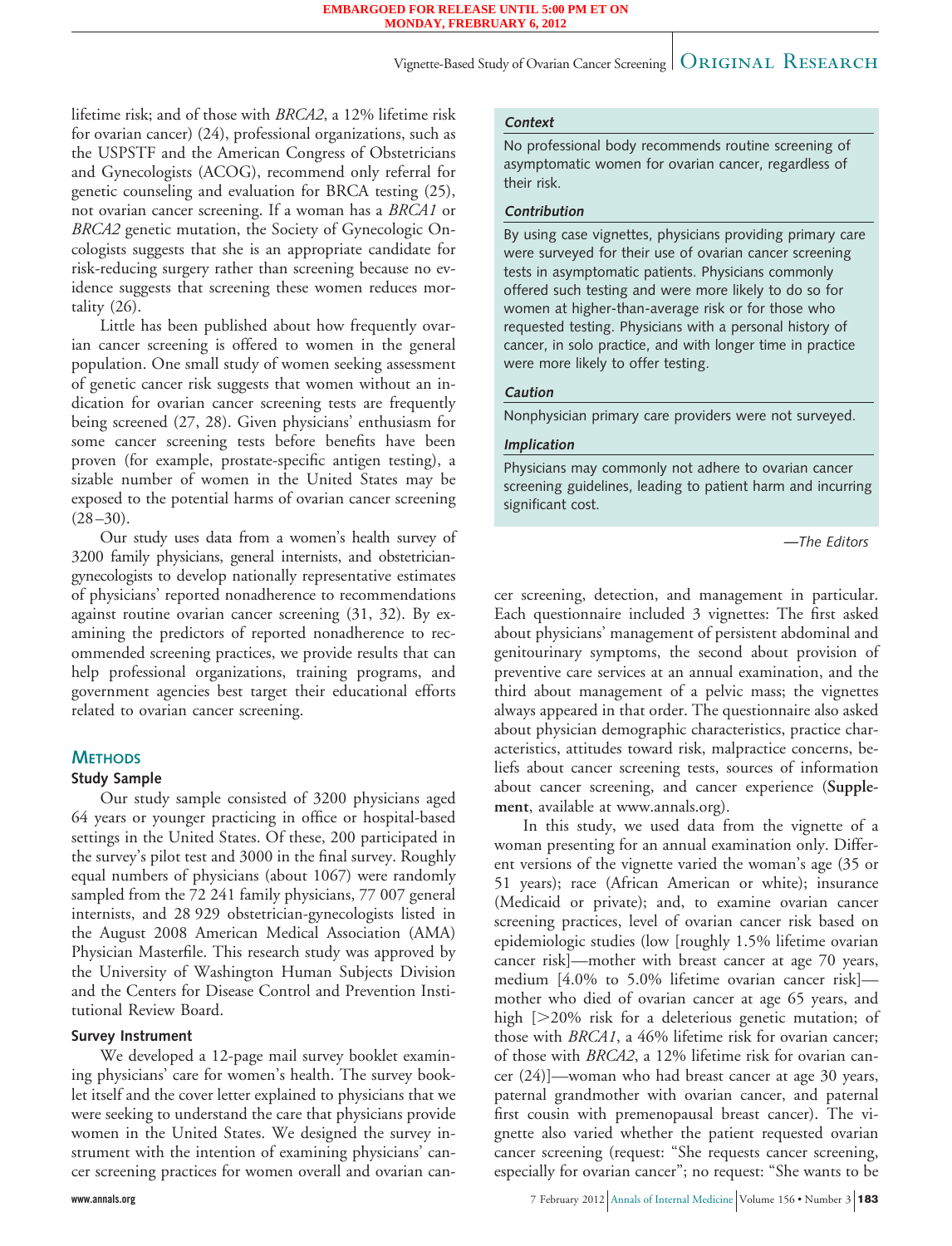#### ORIGINAL RESEARCH Vignette-Based Study of Ovarian Cancer Screening

sure she is up to date on all appropriate cancer screening tests"). We created 48 vignette variations based on these 5 patient characteristics. We asked physicians whether they would offer or order a series of studies or tests "almost never," "sometimes," or "almost always" at the visit portrayed in the vignette.

We conducted cognitive interview testing of the survey with all 3 specialties and asked physicians at professional meetings to complete the questionnaire with written feedback. On the basis of feedback from these activities, we refined the questionnaire and improved its clarity and face validity. We also conducted a pilot test by mailing 200 questionnaires to physicians to determine whether an 8-page rather than a 12-page questionnaire would increase the response rate. The 8-page vignette included only 2 vignettes (1 of which was the annual examination vignette) and omitted the questions on risk-taking and fear of malpractice. Response rates did not differ, so we used the full 12-page questionnaire for the final survey.

#### **Survey Administration**

The 3000 physicians for the final survey were randomly assigned equally to the 48 vignette versions. To optimize response, we conducted the survey using a modified Total Design Method, with two 2-day priority mailings, a midpoint reminder postcard/thank-you card, a \$20 bill with the first mailing, and an encouraging handwritten note from the primary investigator with the second mailing (33).

# **Study Variables**

#### **Outcome Variable**

The vignette asked physicians whether they would "almost always," "sometimes," or "almost never" offer or order TVU or CA-125 for the woman presenting for an annual examination. Physicians who reported that they almost never offered or ordered both tests were defined as adherent to ovarian cancer screening recommendations. Physicians who reported that they sometimes or almost always offered or ordered TVU or CA-125 or both were defined as nonadherent to ovarian cancer screening recommendations.

#### **Independent Variables**

*Patient Characteristics.* We included, as independent variables, several patient characteristics that have been associated with receipt of cancer screening services, including age, race, insurance, level of risk, and request for ovarian cancer screening.

*Physician Characteristics.* The Theory of Reasoned Action and the Theory of Planned Behavior guided our choice of physician characteristics that might predict ovarian cancer screening practices (34–36). According to these theories, a physician's intention to engage in a particular practice (for example, reported nonadherence to ovarian cancer screening recommendations) is influenced by the physician's attitude toward the practice, perceived pressure to conduct the practice, and perceived ability to conduct

**184** 7 February 2012 Annals of Internal Medicine Volume 156 • Number 3 **www.annals.org**

the practice. Beliefs about TVU or CA-125 being clinically effective screening tests for ovarian cancer among averagerisk women, physicians' estimation of the woman's ovarian cancer risk, and modified published measures of attitude toward risk-taking and malpractice concern (37, 38) assessed attitudes. We measured perceived pressure to adhere to ovarian cancer screening recommendations, with variables indicating whether physicians listed the USPSTF, the ACOG, and the American Cancer Society among the top 3 organizations influencing their cancer screening recommendations. Perceived ability to adhere to ovarian cancer screening recommendations was measured by physician practice factors that might serve as barriers or supports: geographic location (urban, large rural, or small/isolated small rural area [based on Rural Urban Commuting Area codes linked by physician mailing ZIP code]) (39, 40), census division, primary practice setting (for example, office practice, community health center), group/solo practice, involvement in clinical teaching, average number of outpatients seen weekly, and board certification. We also included other physician characteristics that have been associated with cancer screening (that is, age, sex, years in practice, and specialty) and that we hypothesized might be associated with screening (that is, nonprofessional cancer experience: none, experience in a family member/close friend/coworker only, or the physician's own cancer experience). The AMA Physician Masterfile provided age and sex; the questionnaire provided race and ethnicity. We used the primary physician specialty recorded on the survey unless 2 specialties were reported, in which case we used the one that agreed with the AMA Physician Masterfile specialty.

#### **Development and Weighting of Sample**

From the 3200 surveyed physicians, we sequentially excluded 33 duplicates; 95 undeliverable surveys; 19 retired, disabled, or deceased respondents; and 11 respondents not practicing or on leave. This resulted in 3042 sample physicians. Of these, 1878 (61.7%) responded. We further excluded 200 physicians not providing outpatient care to women, 71 working in non–outpatient/primary care settings (such as emergency departments), 10 reporting other specialties, and 23 in residency or fellowship training. The resulting overall study sample consisted of 1574 respondents. We used SUDAAN 10.0 (RTI International, Research Triangle Park, North Carolina) to weight the responses of the 591 family physicians, 414 general internists, and 569 obstetrician-gynecologists to their representative number in the practicing U.S. physician population, applying AMA Physician Masterfile counts proportionately reduced to 63 418 family physicians, 62 573 general internists, and 26 676 obstetrician-gynecologists based on the exclusions noted above. For this study, we excluded the 466 respondent physicians who received vignettes with patients classified at high risk for ovarian cancer (woman with breast cancer at age 30 years, paternal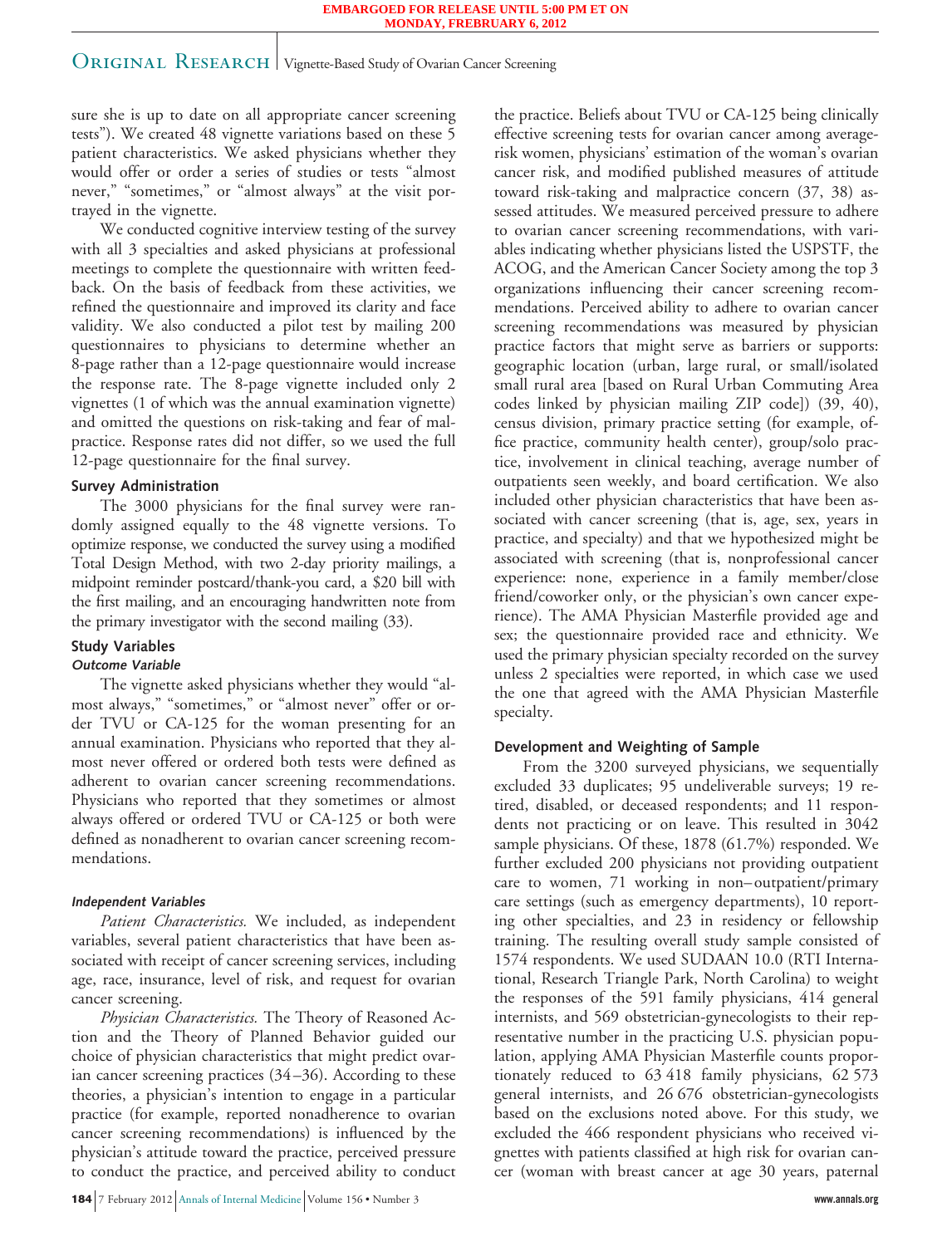grandmother with ovarian cancer, paternal first cousin with premenopausal breast cancer) because both the USPSTF and the ACOG recommend genetic counseling and testing for these women, and the ACOG suggests they may be candidates for screening if they have a deleterious genetic mutation (41). We also excluded the 20 physicians with missing outcome variable data. Our final study sample consisted of 1088 physicians (408 family physicians, 291 general internists, and 389 obstetrician-gynecologists).

We compared respondents and nonrespondents on variables available through the AMA Physician Masterfile (physician specialty, sex, age, and present employment) and found differences by "present employment" type only  $(P = 0.02)$ . Respondents and nonrespondents were distributed across the different present employment categories as follows: group practice, 69.3% versus 63.6%; selfemployed, 17.7% versus 22.2%; government, 6.9% versus 7.0%; and other, 6.1% versus 7.2%.

#### **Statistical Analysis**

We first described demographic, practice, and other characteristics of the physician population. We used SUDAAN 10.0 to compare physicians' unadjusted rates of reported nonadherence to ovarian cancer screening recommendations overall and by patient, physician, and practice characteristics, using a *P* value of 0.01 or less to denote significance due to multiple comparisons. We stratified our unadjusted analysis by patient risk because risk was strongly associated with nonadherence to screening recommendations. Stepwise multivariate logistic regression analysis identified the patient, physician, and practice characteristics that were independently and significantly associated with recommendation nonadherence at the  $P \leq$ 0.05 level. We combined the regression models for physicians with low- and medium-risk patient vignettes because their findings were similar. Because nonadherence to ovarian cancer screening recommendations is a common outcome, we calculated risk ratios within SUDAAN based on predicted marginals (42). SUDAAN uses the covariate values for each physician respondent to calculate individual predicted risk for nonadherence to screening recommendations, then averages these predicted risks in computing the risk ratios.

#### **Role of the Funding Source**

Collaborators from the Centers for Disease Control and Prevention participated in all aspects of this study, including analysis and interpretation of the data and preparation, review, and approval of the manuscript. This manuscript was reviewed at the Centers for Disease Control and Prevention before submission to the journal.

#### **RESULTS**

Of the study physicians (adjusted by using weights so that the specialty distribution was representative of the practicing U.S. physician population), 41.3% were family physicians, 41.5% were general internists, and 17.2% were

obstetrician-gynecologists (**Table 1**). Nearly half (45.4%) had been in practice for more than 20 years. Nearly one fourth (22.6%) of the physicians were in solo practice. Just over one half (53.4%) used the USPSTF, 33.4% the National Institutes of Health/National Cancer Institute, 65.9% the American Cancer Society, and 30.6% the ACOG as 1 of the top 3 organizations that influenced their cancer screening recommendations. About one third of physicians (33.4%) believed that TVU or CA-125 is an effective screening test for ovarian cancer. Approximately one quarter overestimated ovarian cancer risk among women at low risk for ovarian cancer; one third overestimated the risk among women at medium risk for ovarian cancer.

Overall, 65.4% of physicians reported ovarian cancer screening practices that were not adherent with current recommendations (that is, they "sometimes" or "almost always" offered or ordered ovarian cancer screening tests) for the medium-risk woman; 28.5% did so for the low-risk woman (**Table 2**). About one fourth (24.0% [95% CI, 20.5% to 28.0%]) of physicians would order or offer ovarian cancer screening routinely ("almost always") for medium-risk women, and 6.3% (CI, 4.4% to 8.9%) would do so for low-risk women (findings not shown;  $P \leq$ 0.001). Physicians were more likely to report ovarian cancer screening practices that were nonadherent to recommendations when the patient in the vignette requested screening (**Table 2**). For medium-risk patients, 78.4% of physicians reported nonadherent ovarian cancer screening practices if the patient requested screening and 49.4% reported such practices if the patient did not request screening. For the low-risk patient, 36.7% of physicians reported nonadherent ovarian cancer screening practices if the patient requested screening and 20.2% did so if the patient did not. Ovarian cancer screening practices did not differ significantly by the woman's age, race, or insurance status.

In unadjusted analyses (**Table 3**), the oldest physicians (aged 55 to 64 years) were the most likely to report ovarian cancer screening practices that did not adhere to recommendations for women with both low and medium risk for ovarian cancer, although no statistically significant differences were seen between the age groups. For women at low ovarian cancer risk, obstetrician-gynecologists had the highest rate of nonadherence to recommendations and general internists had the lowest. Physicians in solo practice were some of the most likely to report screening practices that did not adhere to recommendations, although this was a statistically significant finding only for women at low ovarian cancer risk (42.8% in solo practice and 24.4% in group practice;  $P \leq 0.01$ ). For medium-risk women only, physicians who were not involved in clinical teaching were more likely to report nonadherent screening practices than those involved in teaching (70.7% vs. 57.8%;  $P \le 0.01$ ). Physicians with a history of having cancer themselves reported among the highest rates of screening practices that did not adhere to recommendations. Notably, physicians'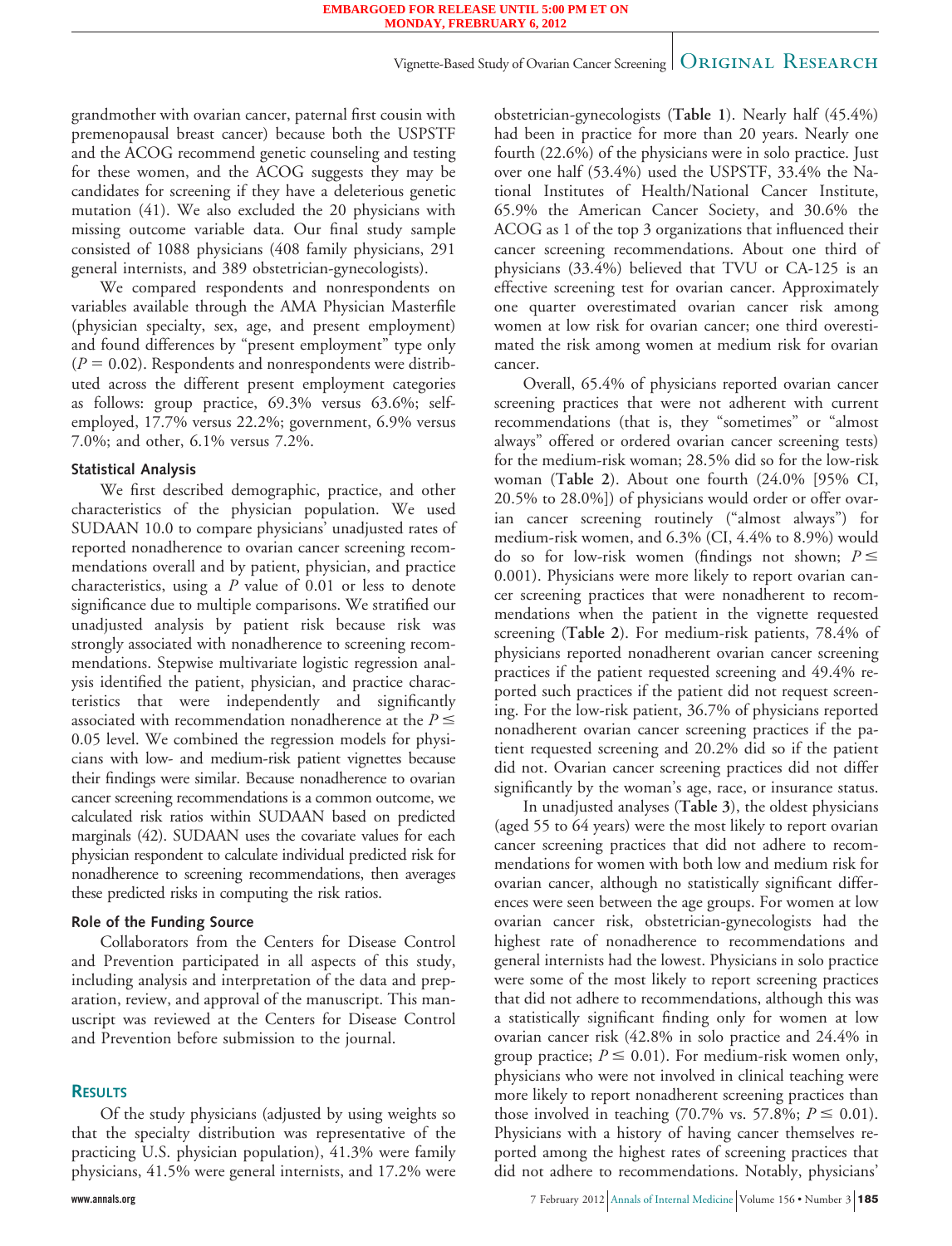# ORIGINAL RESEARCH Vignette-Based Study of Ovarian Cancer Screening

#### *Table 1.* **Characteristics of Physician Respondents and Their Practices, by Ovarian Cancer Risk of Woman in Annual Examination Vignette\***

| Physician and Practice Characteristic                                                                    | All Physicians<br>$(n = 1088), %$ | Physicians With Woman<br>at Low Ovarian Cancer<br>Risk in Vignette<br>$(n = 503)$ , % | Physicians With Woman at<br>Medium Ovarian Cancer<br>Risk in Vignette<br>$(n = 585)$ , % |
|----------------------------------------------------------------------------------------------------------|-----------------------------------|---------------------------------------------------------------------------------------|------------------------------------------------------------------------------------------|
|                                                                                                          |                                   |                                                                                       |                                                                                          |
| Age<br>$30 - 39y$                                                                                        | 22.7                              | 22.8                                                                                  | 22.6                                                                                     |
| 40 $-49y$                                                                                                | 34.1                              | 34.9                                                                                  | 33.4                                                                                     |
|                                                                                                          | 43.2                              | 42.3                                                                                  | 44.0                                                                                     |
| $50 - 64$ y                                                                                              |                                   |                                                                                       |                                                                                          |
|                                                                                                          |                                   |                                                                                       |                                                                                          |
| Race/ethnicity other than Hispanic                                                                       |                                   |                                                                                       |                                                                                          |
| White                                                                                                    | 71.6                              | 71.1                                                                                  | 71.9                                                                                     |
| Asian/Pacific Islander                                                                                   | 15.9                              | 16.0                                                                                  | 15.9                                                                                     |
| African American                                                                                         | 5.0                               | 4.9                                                                                   | 5.1                                                                                      |
| Other, including American Indian/Alaska Native, mixed race,<br>and missing race/ethnicity                | 7.5                               | 8.0                                                                                   | 7.1                                                                                      |
| Hispanic ethnicity                                                                                       | 4.9                               | 4.5                                                                                   | 5.3                                                                                      |
|                                                                                                          |                                   |                                                                                       |                                                                                          |
| Women                                                                                                    | 40.3                              | 41.7                                                                                  | 39.2                                                                                     |
|                                                                                                          |                                   |                                                                                       |                                                                                          |
| Primary specialty                                                                                        |                                   |                                                                                       |                                                                                          |
| Family medicine                                                                                          | 41.3                              | 43.1                                                                                  | 39.8                                                                                     |
| General internal medicine                                                                                | 41.5                              | 38.7                                                                                  | 43.8                                                                                     |
| Obstetrics-gynecology                                                                                    | 17.2                              | 18.2                                                                                  | 16.3                                                                                     |
| Board certification (yes)                                                                                | 92.0                              | 91.1                                                                                  | 92.7                                                                                     |
| Time in practice                                                                                         |                                   |                                                                                       |                                                                                          |
| $0 - 10 y$                                                                                               | 17.8                              | 18.4                                                                                  | 17.3                                                                                     |
| $11 - 20y$                                                                                               | 36.8                              | 36.9                                                                                  | 36.7                                                                                     |
| $\geq$ 21 y                                                                                              | 45.4                              | 44.7                                                                                  | 46.0                                                                                     |
|                                                                                                          |                                   |                                                                                       |                                                                                          |
| Primary practice setting                                                                                 |                                   |                                                                                       |                                                                                          |
| Office practice or freestanding clinic                                                                   | 78.5                              | 81.1                                                                                  | 76.3                                                                                     |
| Urgent care center                                                                                       | 1.9                               | 1.8                                                                                   | 1.9                                                                                      |
| Hospital outpatient department                                                                           | 5.2                               | 4.7                                                                                   | 5.6                                                                                      |
| HMO or other prepaid practice                                                                            | 2.4                               | 1.1                                                                                   | 3.4                                                                                      |
| Community health center, non-federal government clinic, tribal                                           | 4.2                               | 3.7                                                                                   | 4.6                                                                                      |
| health center/Indian Health Service                                                                      |                                   |                                                                                       |                                                                                          |
|                                                                                                          | 2.9                               | 2.6                                                                                   | 3.1                                                                                      |
| Federal government-operated clinic                                                                       |                                   |                                                                                       |                                                                                          |
| Other (including institutional setting, family-planning clinic, and<br>missing primary practice setting) | 5.0                               | 4.9                                                                                   | 5.1                                                                                      |
| Practice type                                                                                            |                                   |                                                                                       |                                                                                          |
| Solo practice                                                                                            | 22.6                              | 23.7                                                                                  | 21.7                                                                                     |
| Group practice                                                                                           | 73.2                              | 72.3                                                                                  | 74.0                                                                                     |
| Other, including missing practice type                                                                   | 4.2                               | 4.0                                                                                   | 4.3                                                                                      |
| Weekly average number of patients                                                                        |                                   |                                                                                       |                                                                                          |
| $1 - 60$                                                                                                 | 27.2                              | 28.1                                                                                  | 26.5                                                                                     |
| $61 - 90$                                                                                                | 29.2                              | 30.1                                                                                  | 28.5                                                                                     |
| $\geq$ 91                                                                                                | 43.5                              | 41.8                                                                                  | 45.0                                                                                     |
|                                                                                                          |                                   |                                                                                       |                                                                                          |
| Involved in clinical teaching (yes)                                                                      | 40.6                              | 40.7                                                                                  | 40.4                                                                                     |
| Nonprofessional experience with cancer                                                                   |                                   |                                                                                       |                                                                                          |
| Family (immediate or extended), close friend, coworker                                                   | 79.6                              | 80.3                                                                                  | 78.9                                                                                     |
| Self                                                                                                     | 4.5                               | 4.0                                                                                   | 4.9                                                                                      |
| None                                                                                                     | 15.9                              | 15.6                                                                                  | 16.2                                                                                     |
|                                                                                                          |                                   |                                                                                       |                                                                                          |
| Geographic location                                                                                      |                                   |                                                                                       |                                                                                          |
| Urban                                                                                                    | 84.8                              | 82.3                                                                                  | 86.8                                                                                     |
| Large rural                                                                                              | 8.7                               | 9.5                                                                                   | 8.0                                                                                      |
| Small/remote rural                                                                                       | 6.5                               | 8.2                                                                                   | 5.1                                                                                      |
|                                                                                                          |                                   |                                                                                       |                                                                                          |

*Continued on following page*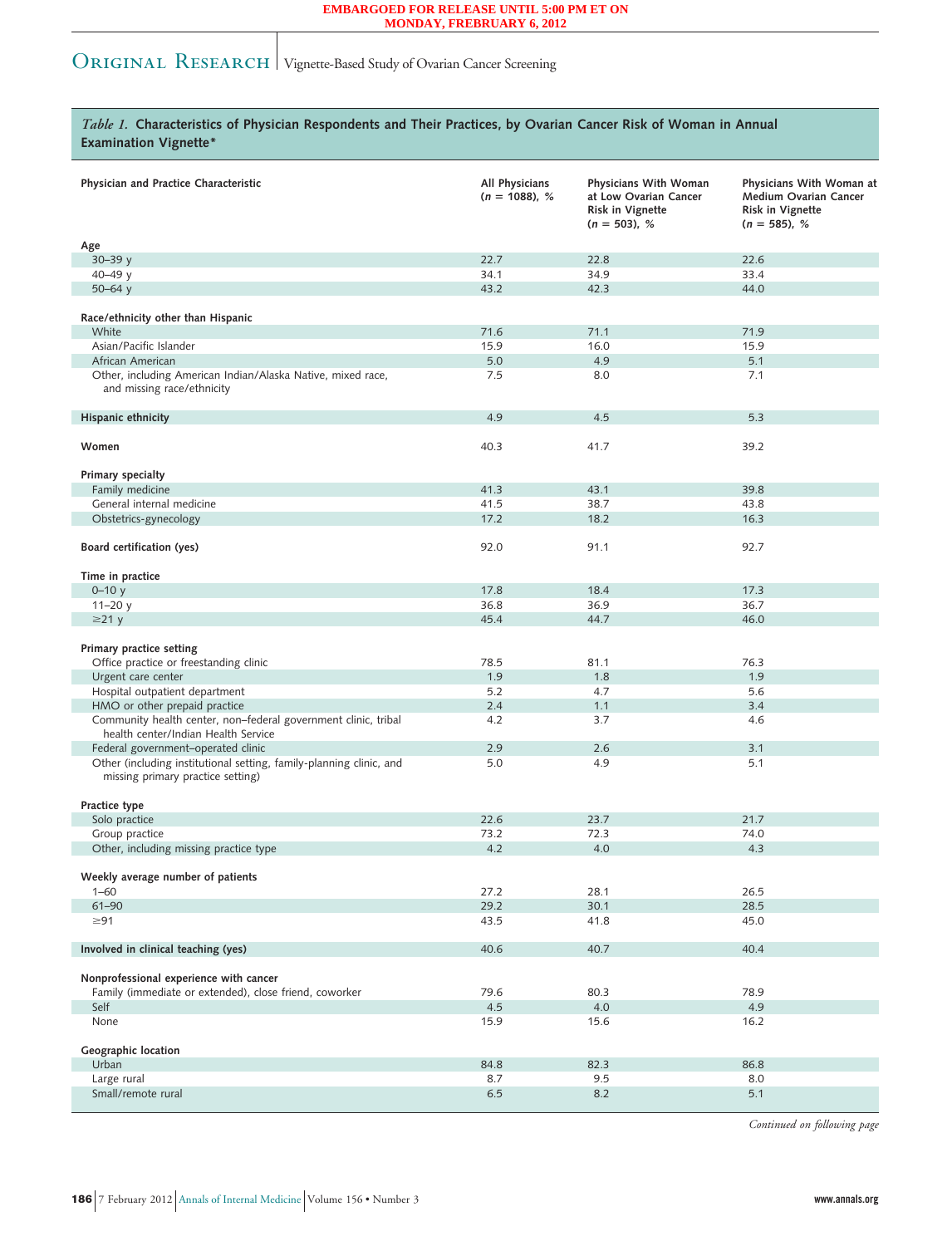# Vignette-Based Study of Ovarian Cancer Screening | ORIGINAL RESEARCH

| Table 1-Continued                                                               |                                   |                                                                                       |                                                                                                 |
|---------------------------------------------------------------------------------|-----------------------------------|---------------------------------------------------------------------------------------|-------------------------------------------------------------------------------------------------|
| Physician and Practice Characteristic                                           | All Physicians<br>$(n = 1088), %$ | Physicians With Woman<br>at Low Ovarian Cancer<br>Risk in Vignette<br>$(n = 503)$ , % | Physicians With Woman at<br><b>Medium Ovarian Cancer</b><br>Risk in Vignette<br>$(n = 585)$ , % |
| Census division                                                                 |                                   |                                                                                       |                                                                                                 |
| New England                                                                     | 5.3                               | 3.9                                                                                   | 6.4                                                                                             |
| Middle Atlantic                                                                 | 13.6                              | 14.7                                                                                  | 12.8                                                                                            |
| East North Central                                                              | 16.6                              | 17.0                                                                                  | 16.3                                                                                            |
| West North Central                                                              | 7.8                               | 7.3                                                                                   | 8.3                                                                                             |
| South Atlantic                                                                  | 15.6                              | 15.4                                                                                  | 15.8                                                                                            |
| East South Central                                                              | 5.7                               | 6.7                                                                                   | 4.9                                                                                             |
| West South Central                                                              | 10.0                              | 8.3                                                                                   | 11.5                                                                                            |
| Mountain                                                                        | 7.3                               | 8.0                                                                                   | 6.8                                                                                             |
| Pacific                                                                         | 18.0                              | 18.8                                                                                  | 17.3                                                                                            |
| Level of risk-takingt                                                           |                                   |                                                                                       |                                                                                                 |
| Low $(6-17)$                                                                    | 58.9                              | 59.4                                                                                  | 58.5                                                                                            |
| Medium (18-24)                                                                  | 33.4                              | 33.7                                                                                  | 33.1                                                                                            |
| High $(\geq 25)$                                                                | 7.7                               | 6.8                                                                                   | 8.4                                                                                             |
| Fear of malpractice‡                                                            |                                   |                                                                                       |                                                                                                 |
| Low $(2-4)$                                                                     | 13.6                              | 11.2                                                                                  | 15.6                                                                                            |
| Medium (5-7)                                                                    | 28.4                              | 31.0                                                                                  | 26.0                                                                                            |
| High $(\geq 8)$                                                                 | 58.1                              | 57.8                                                                                  | 58.4                                                                                            |
| Organization listed among top 3 influencing cancer screening<br>recommendations |                                   |                                                                                       |                                                                                                 |
| <b>USPSTF</b>                                                                   | 53.4                              | 53.5                                                                                  | 53.4                                                                                            |
| NIH/NCI                                                                         | 33.4                              | 34.7                                                                                  | 32.4                                                                                            |
| <b>ACOG</b>                                                                     | 30.6                              | 32.3                                                                                  | 29.2                                                                                            |
| ACS                                                                             | 65.9                              | 64.8                                                                                  | 66.8                                                                                            |
| Reported beliefs about ovarian cancer screening tests                           |                                   |                                                                                       |                                                                                                 |
| TVU is clinically effective                                                     | 29.8                              | 27.9                                                                                  | 31.4                                                                                            |
| CA-125 is clinically effective                                                  | 18.0                              | 18.5                                                                                  | 17.6                                                                                            |
| Both TVU and CA-125 are clinically effective                                    | 14.4                              | 14.8                                                                                  | 14.0                                                                                            |
| Either TVU or CA-125 is clinically effective                                    | 33.4                              | 31.4                                                                                  | 35.0                                                                                            |
| Physician-perceived ovarian cancer risk compared with general population        |                                   |                                                                                       |                                                                                                 |
| Same                                                                            | 37.0                              | 73.0                                                                                  | 7.1                                                                                             |
| Somewhat higher                                                                 | 44.7                              | 25.7                                                                                  | 60.6                                                                                            |
| Much higher                                                                     | 18.3                              | 1.3                                                                                   | 32.3                                                                                            |

ACOG = American Congress of Obstetricians and Gynecologists; ACS = American Cancer Society; CA-125 = cancer antigen 125; NCI = National Cancer Institute; NIH = National Institutes of Health; TVU = transvaginal ultrasonography; USPSTF = U.S. Preventive Services Task Force.

\* Missing data (absolute numbers of respondents): race, 36; Hispanic ethnicity, 19; board certification, 7; primary setting, 16; practice type, 14; weekly average number of patients, 19; involved in clinical teaching, 7; nonprofessional experience with cancer, 17; level of risk-taking, 56; fear of malpractice, 52; listed USPSTF, NIH/NCI, ACOG, or ACS, 14; believed TVU clinically effective, 17; believed CA-125 clinically effective, 16; believed both TVU and CA-125 clinically effective, 17; believed either TVU or CA-125 clinically effective, 13; and physician-perceived ovarian cancer risk, 16. Missing data for race, primary setting, and practice type are included in the "other" category for these variables. For all other variables, missing data are excluded from the analysis. Study results were adjusted by using weights to represent the specialty distribution of the practicing U.S. physician population.

† Level of risk-taking was measured by using a published 6-item attitude-toward-risk scale (38). We asked respondents how strongly they agreed with 6 statements using a 6-point Likert scale ranging from strongly disagree to strongly agree. An individual's score could vary from 6 to 36.<br>‡ Fear of malpractice was measured by using 2 items from a published 6-item fear-of-malpractice scale (3

using a 5-point Likert scale ranging from strongly disagree to strongly agree. An individual's score could vary from 2 to 10.

fear of malpractice and level of risk-taking were not associated with reported ovarian cancer screening practices.

For low- and medium-risk patients, physicians who listed the USPSTF among the top 3 organizations that influenced their cancer screening recommendations were among the least likely to report nonadherent screening practices, although this was a significant finding only for women at low risk for ovarian cancer. Listing other organizations (National Institutes of Health, ACOG, and American Cancer Society) among the top 3 organizations influencing their cancer screening recommendations was not associated with adherence to screening recommendations. An additional analysis (data not shown) found that the physicians who listed the USPSTF as a top organization influencing their cancer screening recommendations were less likely than those who did not list this group to believe that TVU or CA-125 or both were effective ovarian cancer screening tests. There was no association between listing the ACOG or the American Cancer Society as top influential organizations and beliefs about the effectiveness of TVU or CA-125 or both as ovarian cancer screening tests, whereas physicians who listed the National Institutes of Health as a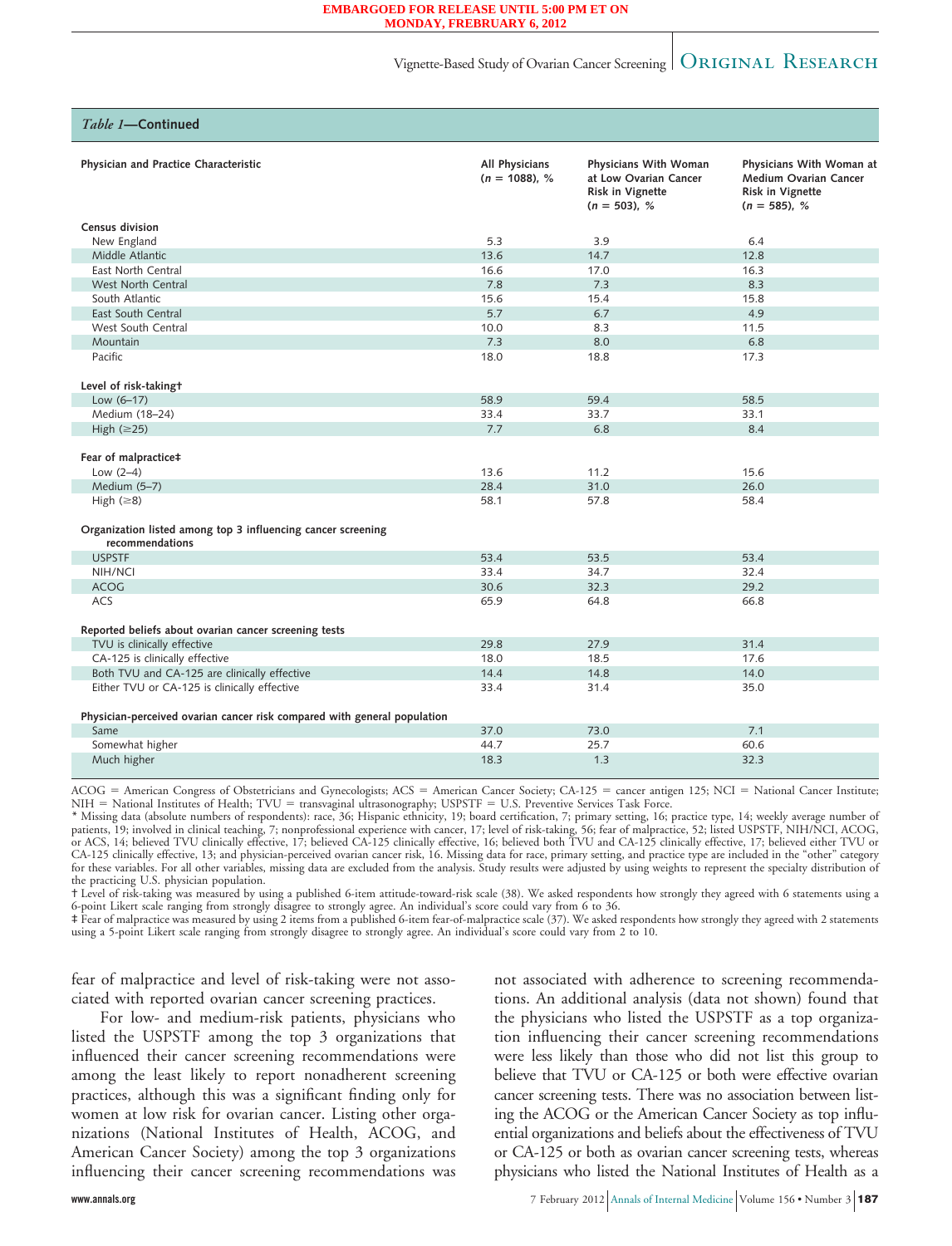ORIGINAL RESEARCH | Vignette-Based Study of Ovarian Cancer Screening

*Table 2.* **Rates of Physician-Reported Nonadherence to Ovarian Cancer Screening Recommendations, by Ovarian Cancer Risk of Woman in Annual Examination Vignette and by Patient Characteristics\***

| Characteristic                          | Nonadherence Among<br>Physicians With<br>Woman at Low<br><b>Ovarian Cancer Risk</b><br>in Vignette ( $n = 503$ )<br>(95% CI), % | Nonadherence Among<br>Physicians With<br>Woman at Medium<br><b>Ovarian Cancer Risk</b><br>in Vignette ( $n = 585$ )<br>(95% CI), % |
|-----------------------------------------|---------------------------------------------------------------------------------------------------------------------------------|------------------------------------------------------------------------------------------------------------------------------------|
| All women                               | 28.5 (24.5-32.9)                                                                                                                | $65.4(61.1 - 69.4)$                                                                                                                |
| <b>Patient characteristics</b><br>Race  |                                                                                                                                 |                                                                                                                                    |
| White                                   | 29.3 (23.6–35.6)                                                                                                                | $63.3(56.7-69.5)$                                                                                                                  |
| African American                        | 27.7 (22.2–33.9)                                                                                                                | $67.0(61.3 - 72.3)$                                                                                                                |
| Age<br>35y                              | 28.2 (22.6–34.6)                                                                                                                | $60.9(54.3 - 67.1)$                                                                                                                |
| 51y                                     | 28.7 (23.2–34.9)                                                                                                                | $69.0(63.3 - 74.2)$                                                                                                                |
| Insurance<br>Medicaid                   | 23.7 (18.5–29.9)                                                                                                                | 65.8 (59.9–71.3)                                                                                                                   |
| Private                                 | 32.6 (26.9-38.9)                                                                                                                | 64.9 (58.6-70.8)                                                                                                                   |
| Request for ovarian<br>cancer screening |                                                                                                                                 |                                                                                                                                    |
| Yes                                     | 36.7 (30.6–43.2)+                                                                                                               | 78.4 (73.3-82.9)+                                                                                                                  |
| <b>No</b>                               | 20.2 (15.4-26.1)                                                                                                                | 49.4 (42.9-55.9)                                                                                                                   |

\* Study results were adjusted by using weights to represent the specialty distribution of the practicing U.S. physician population.  $+ p < 0.001$ 

top influential organization were more likely than those who did not to believe that they were effective screening tests.

Physicians who overestimated the ovarian cancer risk of both low- and medium-risk women were most likely to report screening practices that did not adhere to recommendations, although this was a significant finding only for women at medium risk. Physicians who believed that TVU or CA-125 or both were effective ovarian cancer screening tests were significantly more likely to report nonadherent screening practices than were those who did not believe that either or both of these tests were effective. Even so, a substantial proportion of physicians who did not believe TVU or CA-125 or both were effective ovarian cancer screening tests still reported sometimes or almost always ordering or offering these tests—for low-risk patients, 17.7% of physicians; for medium-risk patients, 55.1% of physicians. Patient request influenced these rates—for low-risk patients, 23.7% of physicians who believed that TVU or CA-125 or both were effective screening tests sometimes or almost always offered or ordered 1 or both of these tests if the patient requested testing, compared with 12.0% of physicians if the patient did not (data not shown;  $P \leq 0.01$ ). However, patient request had a similarly powerful effect on the screening rates among physicians who did not believe TVU or CA-125 or both were effective screening tests—63.7% of these physicians sometimes or almost always ordered 1 or both of these tests if the patient requested screening, compared with 39.5% of physicians if the patient did not (data not shown;  $P \leq$ 0.001).

Adjusted analysis largely confirmed the unadjusted results (**Table 4**). The patient's actual level of risk was strongly associated with reported nonadherent screening practices. Physicians who received the vignette of a woman at medium risk for ovarian cancer were 1.54 (CI, 1.32 to 1.79) times more likely to report nonadherent screening practices than physicians who received the low-risk vignette. Physicians also had a higher likelihood of reporting nonadherent screening practices if the vignette included a woman who requested ovarian cancer screening (risk ratio [RR], 1.54 [CI, 1.39 to 1.72]) versus one who did not. Physicians who had had cancer themselves were more likely to report nonadherent screening practices than physicians who had not had cancer themselves (RR, 1.51 [CI, 1.02 to 2.22]). Other physician and practice characteristics initially associated with higher likelihood of reporting nonadherent ovarian cancer screening practices included being in solo rather than group practice  $(RR, 1.21 \,[\text{CI}, 1.02 \text{ to } 1.43]),$ not using the USPSTF recommendations as one of the top 3 organizations influencing their cancer screening recommendations (RR, 1.20 [CI, 1.06 to 1.35]), being in practice more than 10 years, and not being involved in clinical teaching (RR, 1.14 [CI, 1.02 to 1.28]). The influences of the USPSTF recommendations, length of time in practice, and practice type (group, solo) on screening practices were mediated by physicians' beliefs about the effectiveness of TVU and CA-125 as ovarian cancer screening tests. Physicians who believed that TVU or CA-125 or both were effective screening tests were more likely to report nonadherent screening practices than were those without this belief (RR, 1.85 [CI, 1.59 to 2.22]). Even after adjustment for all other factors, the physicians' estimation of the patient's level of ovarian cancer risk was also strongly associated with reported nonadherent screening practices. Physicians who perceived that the woman was at much higher risk for ovarian cancer than the general population were more likely (RR, 1.79 [CI, 1.35 to 2.33]) to report nonadherent screening practices than physicians who believed that the woman had the same risk as the general population.

#### **DISCUSSION**

Physicians report that they routinely offer ovarian cancer screening to substantial numbers of women—6.3% of women whom we classified as having low risk for ovarian cancer (roughly 1.5% lifetime ovarian cancer risk) and 24.0% of women whom we classified as having medium risk for ovarian cancer (4.0% to 5.0% lifetime ovarian cancer risk), despite the conclusions of multiple professional societies and the USPSTF that screening incurs more risk than benefit in both of these groups. If screening were routinely offered or ordered for this 6.3% of the roughly 16 million women aged 35 to 54 years in the United States at low risk for ovarian cancer and the 24.0% of the roughly 800 000 women aged 35 to 55 years at medium risk for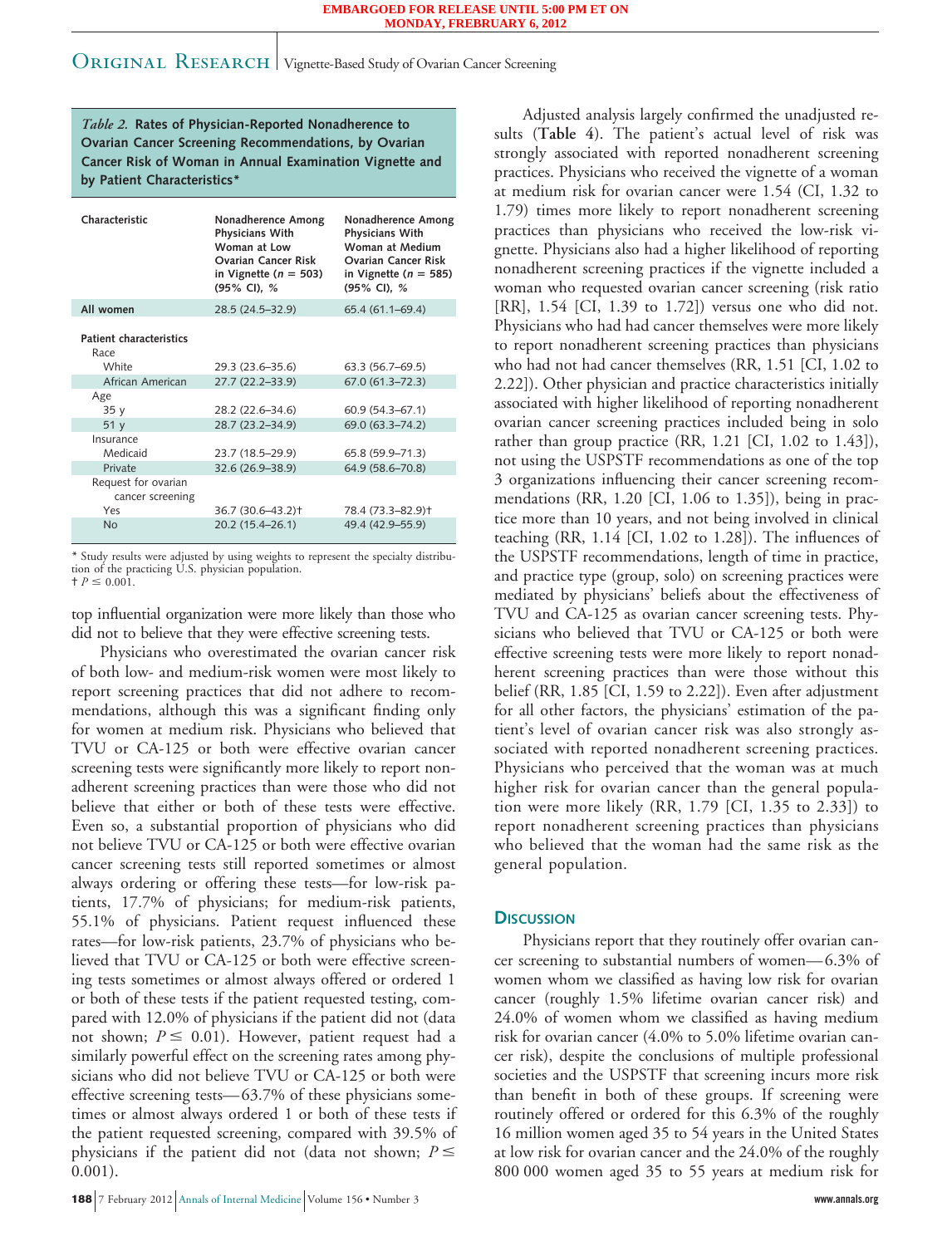# Vignette-Based Study of Ovarian Cancer Screening | ORIGINAL RESEARCH

*Table 3.* **Rates of Physician-Reported Nonadherence to Ovarian Cancer Screening Recommendations, by Ovarian Cancer Risk of Woman in Annual Examination Vignette and by Physician and Practice Characteristics\***

| Characteristic                                                                | Nonadherence Among Physicians<br>With Woman at Low Ovarian<br>Cancer Risk in Vignette<br>$(n = 503)$ (95% CI), % | Nonadherence Among Physicians<br>With Woman at Medium<br>Ovarian Cancer Risk in Vignette<br>$(n = 585)$ (95% CI), % |
|-------------------------------------------------------------------------------|------------------------------------------------------------------------------------------------------------------|---------------------------------------------------------------------------------------------------------------------|
| Total                                                                         | 28.5 (24.5–32.9)                                                                                                 | 65.4 (61.1–69.4)                                                                                                    |
| Physician and practice characteristic<br>Age                                  |                                                                                                                  |                                                                                                                     |
| $30 - 39y$                                                                    | 21.3 (14.4–30.2)                                                                                                 | $60.0(51.0-68.4)$                                                                                                   |
| 40 $-49y$                                                                     | 27.5 (20.9–35.3)                                                                                                 | $60.9(53.2 - 68.1)$                                                                                                 |
| $55 - 64$ y                                                                   | 33.1 (26.8–40.1)                                                                                                 | 71.6 (65.2–77.1)                                                                                                    |
| Sex                                                                           |                                                                                                                  |                                                                                                                     |
| Female                                                                        | 26.3 (20.4–33.1)                                                                                                 | 66.6 (59.8–72.7)                                                                                                    |
| Male                                                                          | 30.1 (24.8–35.9)                                                                                                 | 64.6 (59.0–69.9)                                                                                                    |
| Specialty                                                                     |                                                                                                                  |                                                                                                                     |
| Family medicine                                                               | 27.5 (21.6-34.2) <sup>+</sup>                                                                                    | 65.6 (59.0–71.6)                                                                                                    |
| General internal medicine                                                     | 24.4 (17.6–32.7)                                                                                                 | 64.9 (57.4–71.7)                                                                                                    |
| Obstetrics-gynecology                                                         | 39.6 (32.9–46.7)                                                                                                 | 66.3 (59.6–72.5)                                                                                                    |
| Board certification                                                           |                                                                                                                  |                                                                                                                     |
| Yes                                                                           | 27.3 (23.2–31.8)                                                                                                 | $65.1(60.6 - 69.3)$                                                                                                 |
| No                                                                            | 41.7 (27.0–58.1)                                                                                                 | 70.2 (54.8-82.0)                                                                                                    |
| Time in practice                                                              |                                                                                                                  |                                                                                                                     |
| $0 - 10y$                                                                     | 24.8 (16.7-35.1)                                                                                                 | 54.7 (44.5–64.6)                                                                                                    |
| $11 - 20y$                                                                    | 27.9 (21.4-35.5)                                                                                                 | 65.2 (57.9-71.7)                                                                                                    |
| $\geq$ 21 y                                                                   | 30.5 (24.6-37.1)                                                                                                 | $69.6(63.3 - 75.3)$                                                                                                 |
| Practice type                                                                 |                                                                                                                  |                                                                                                                     |
| Solo practice                                                                 | 42.8 (33.5-52.7)+                                                                                                | 69.4 (60.0–77.4)                                                                                                    |
| Group practice                                                                | 24.4 (20.1–29.4)                                                                                                 | $64.5(59.5-69.2)$                                                                                                   |
| Other, including missing practice type                                        | $16.6(5.4 - 41.1)$                                                                                               | 61.0 (40.1–78.5)                                                                                                    |
| Weekly average number of patients                                             |                                                                                                                  |                                                                                                                     |
| $1 - 60$                                                                      | 23.3 (16.6–31.8)                                                                                                 | 59.6 (50.8–67.9)                                                                                                    |
| $61 - 90$                                                                     | 24.4 (17.8–32.6)                                                                                                 | 64.8 (56.4-72.4)                                                                                                    |
| $\geq$ 91                                                                     | 35.2 (28.8-42.2)                                                                                                 | 68.3 (61.9–74.0)                                                                                                    |
| Involved in clinical teaching                                                 |                                                                                                                  |                                                                                                                     |
| Yes                                                                           | 27.0 (21.2–33.8)                                                                                                 | 57.8 (50.9-64.4) <sup>+</sup>                                                                                       |
| <b>No</b>                                                                     | 29.7 (24.4-35.6)                                                                                                 | 70.7 (65.2-75.6)                                                                                                    |
| Nonprofessional experience with cancer                                        |                                                                                                                  |                                                                                                                     |
| Family (immediate or extended), close friend, coworker                        | 30.4 (25.8–35.4) <sup>+</sup>                                                                                    | 66.3 (61.5–70.8)                                                                                                    |
| Self                                                                          | 39.3 (20.9-61.3)                                                                                                 | 81.2 (62.6–91.8)                                                                                                    |
| None                                                                          | 14.0 (7.5–24.7)                                                                                                  | 60.1 (48.9–70.4)                                                                                                    |
| Geographic location                                                           |                                                                                                                  |                                                                                                                     |
| Urban                                                                         | 27.7 (23.4–32.5)                                                                                                 | $65.1(60.5-69.5)$                                                                                                   |
| Large rural<br>Small rural/remote rural                                       | 31.0 (19.1–46.0)                                                                                                 | 63.4 (47.5–76.8)                                                                                                    |
| Census division                                                               | 33.2 (20.0–49.8)                                                                                                 | 73.0 (54.3–86.1)                                                                                                    |
| New England                                                                   | 40.6 (20.5–64.5)                                                                                                 | 66.5 (48.2-80.8)                                                                                                    |
| Middle Atlantic                                                               | 34.5 (23.7–47.1)                                                                                                 | 66.5 (54.2–76.9)                                                                                                    |
| East North Central                                                            | 18.9 (11.6–29.4)                                                                                                 | 60.5 (49.4–70.7)                                                                                                    |
| West North Central                                                            | 35.2 (20.9–52.6)                                                                                                 | 64.8 (49.4–77.6)                                                                                                    |
| South Atlantic                                                                | 23.8 (15.9-33.9)                                                                                                 | 70.3 (59.5–79.2)                                                                                                    |
| East South Central                                                            | 32.0 (18.2-49.8)                                                                                                 | 50.0 (31.0-69.0)                                                                                                    |
| West South Central                                                            | 36.2 (22.5–52.6)                                                                                                 | 72.3 (59.8-82.1)                                                                                                    |
| Mountain                                                                      | 35.8 (21.3–53.4)                                                                                                 | 60.8 (44.4-75.0)                                                                                                    |
| Pacific                                                                       | 23.4 (15.4–33.9)                                                                                                 | 66.1 (55.6-75.3)                                                                                                    |
| Level of risk-taking                                                          |                                                                                                                  |                                                                                                                     |
| Low $(6-17)$                                                                  | 28.3 (24.3-32.7)                                                                                                 | $63.5(57.5 - 69.1)$                                                                                                 |
| Medium (18-24)                                                                | 28.3 (21.5-36.3)                                                                                                 | 65.8 (58.0-72.9)                                                                                                    |
| High $(\geq 25)$                                                              | 28.3 (15.3-46.2)                                                                                                 | $62.1(46.6 - 75.5)$                                                                                                 |
| Fear of malpractice                                                           |                                                                                                                  |                                                                                                                     |
| Low $(2-4)$                                                                   | 26.0 (15.7-39.7)                                                                                                 | 55.7 (43.7-67.2)                                                                                                    |
| Medium (5-7)                                                                  | 23.6 (17.3-31.3)                                                                                                 | $60.7(51.8 - 68.9)$                                                                                                 |
| High $(\geq 8)$                                                               | 31.4 (26.0-37.5)                                                                                                 | 68.0 (62.2–73.3)                                                                                                    |
| USPSTF among top 3 organizations influencing cancer screening recommendations |                                                                                                                  |                                                                                                                     |
| Yes                                                                           | 20.4 (15.6-26.3)‡                                                                                                | $61.9(55.8 - 67.7)$                                                                                                 |
| No                                                                            | 37.7 (31.5-44.3)                                                                                                 | 70.9 (64.9-76.3)                                                                                                    |

*Continued on following page*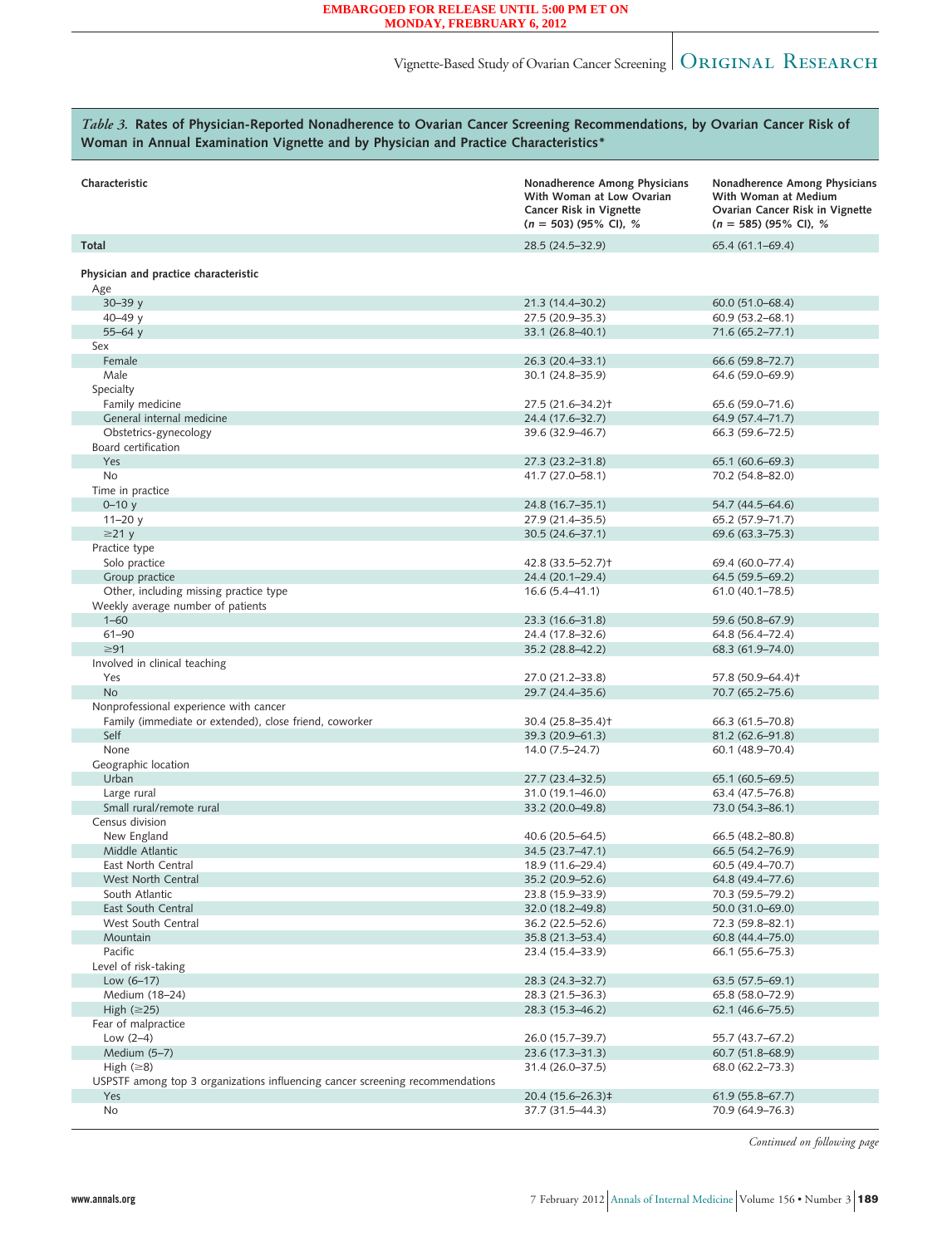# ORIGINAL RESEARCH | Vignette-Based Study of Ovarian Cancer Screening

| <i>Table 3</i> —Continued                                                      |                                                                                                                  |                                                                                                                     |
|--------------------------------------------------------------------------------|------------------------------------------------------------------------------------------------------------------|---------------------------------------------------------------------------------------------------------------------|
| Characteristic                                                                 | Nonadherence Among Physicians<br>With Woman at Low Ovarian<br>Cancer Risk in Vignette<br>$(n = 503)$ (95% CI), % | Nonadherence Among Physicians<br>With Woman at Medium<br>Ovarian Cancer Risk in Vignette<br>$(n = 585)$ (95% CI), % |
| NIH/NCI among top 3 organizations influencing cancer screening recommendations |                                                                                                                  |                                                                                                                     |
| Yes                                                                            | 34.1 (27.2-41.9)                                                                                                 | 69.1 (61.7–75.7)                                                                                                    |
| N <sub>o</sub>                                                                 | 25.4 (20.7–30.8)                                                                                                 | 64.6 (59.3–69.6)                                                                                                    |
| ACOG among top 3 organizations influencing cancer screening recommendations    |                                                                                                                  |                                                                                                                     |
| Yes                                                                            | $32.6(26.5 - 39.3)$                                                                                              | 65.0 (58.3-71.2)                                                                                                    |
| No                                                                             | 26.5 (21.4-32.2)                                                                                                 | $66.5(61.1 - 71.6)$                                                                                                 |
| ACS among top 3 organizations influencing cancer screening recommendations     |                                                                                                                  |                                                                                                                     |
| Yes                                                                            | 29.8 (24.7-35.4)                                                                                                 | $68.7(63.5 - 73.4)$                                                                                                 |
| <b>No</b>                                                                      | 26.0 (19.9-33.2)                                                                                                 | $60.9(53.2 - 68.2)$                                                                                                 |
| TVU or CA-125 or both are clinically effective in screening for ovarian cancer |                                                                                                                  |                                                                                                                     |
| Agree                                                                          | $51.9(43.3 - 60.3)$ #                                                                                            | 84.9 (78.7-89.5) ‡                                                                                                  |
| Disagree                                                                       | 17.7 (13.9–22.3)                                                                                                 | 55.1 (49.6-60.4)                                                                                                    |
| Physician-perceived ovarian cancer risk compared with general population       |                                                                                                                  |                                                                                                                     |
| Same                                                                           | 24.8 (20.5-29.7)                                                                                                 | $31.7(20.1 - 46.2)$ ‡                                                                                               |
| Somewhat higher                                                                | 37.4 (28.5-47.1)                                                                                                 | 63.7 (58.1-69.0)                                                                                                    |
| Much higher                                                                    | 68.4 (25.6–93.2)                                                                                                 | 76.0 (68.5-82.2)                                                                                                    |

ACOG = American Congress of Obstetricians and Gynecologists; ACS = American Cancer Society; CA-125 = cancer antigen 125; NCI = National Cancer Institute;<br>NIH = National Institutes of Health; TVU = transvaginal ultrasonogra \* Missing data: race, 36; Hispanic ethnicity, 19; board certification, 7; primary setting, 16; practice type, 14; weekly average number of patients, 19; involved in clinical teaching, 7; nonprofessional experience with cancer, 17; level of risk-taking, 56; fear of malpractice, 52; listed USPSTF, NIH/NCI, ACOG, or ACS, 14; believed TVU

clinically effective, 17; believed CA-125 clinically effective, 16; believed both TVU and CA-125 clinically effective, 17; believed either TVU or CA-125 clinically effective, 13; and physician-perceived ovarian cancer risk, 16. Missing data for practice type are included in the "other" category for this variable. For all other variables, missing data are excluded from the analysis. Study results were adjusted by using weights to represent the specialty distribution of the practicing U.S. physician population.  $\dagger$  *P*  $\leq$  0.01.

 $\ddagger$  *P*  $\leq$  0.001.

ovarian cancer who have a preventive examination each year (based on 90% of women being at low risk, 5% being at medium risk, and 38.6% of both groups having a preventive examination annually) (43, 44), approximately 1.2 million women in the United States would be at risk for undergoing potentially harmful ovarian cancer screening tests (not including those offered screening at other types of visits). If we assume that only half of these women actually have the test and we estimate the average cost of a CA-125 test at \$80 and TVU at \$600 (with reimbursement by Medicare estimated at \$30 and \$200, respectively), the cost of this potentially harmful testing is conservatively estimated at \$18 million to \$360 million annually, depending on the reimbursement rate.

The nearly 4-fold rate of almost always offering or ordering ovarian cancer screening tests for medium-risk compared with low-risk patients demonstrates that physicians, as expected, include patient risk as they assess patients' screening needs. However, as the literature on the psychology of risk perception suggests (45), such factors, as misinterpretation of numeric rates or judging risk according to their own experiences may lead some physicians to attribute a higher level of ovarian cancer risk than is warranted to these medium-risk women. Indeed, this study found that sizable proportions of physicians estimated women's ovarian cancer risk as higher than their true risk. Alternately, the higher rate of offering or ordering ovarian cancer screening tests for medium- compared with low-risk women may be due to some physicians believing that screening is warranted for these medium-risk women regardless of the recommendations.

The sizable proportion of physicians who believed that TVU or CA-125 or both were effective screening tests was significantly more likely to report nonadherence to recommendations against ovarian cancer screening. Research is needed to better understand why nearly one third and one fifth of physicians believed that TVU and CA-125, respectively, are clinically effective in ovarian cancer screening despite evidence-based reviews documenting harms that outweigh benefits (1).

Physicians were significantly more likely to offer or order ovarian cancer screening tests if patients requested screening. This finding was consistent regardless of a physician's beliefs in the effectiveness of TVU or CA-125 or both as ovarian cancer screening tests. This result also is consistent with literature suggesting that patient request influences the ordering of inappropriate medical tests (46– 51). Physicians may honor patients' requests for inappropriate tests to maintain their relationship with their patients or because they lack confidence in explaining why the test is unnecessary. Decision aids for patients about genetic testing for breast cancer susceptibility have succeeded in reducing low-risk women's intention to test for *BRCA1* and *BRCA2*. Such tools also might play an important role in promoting appropriate cancer screening practices (52).

Physicians in practice for 10 or more years were more likely to report nonadherent screening practices than phy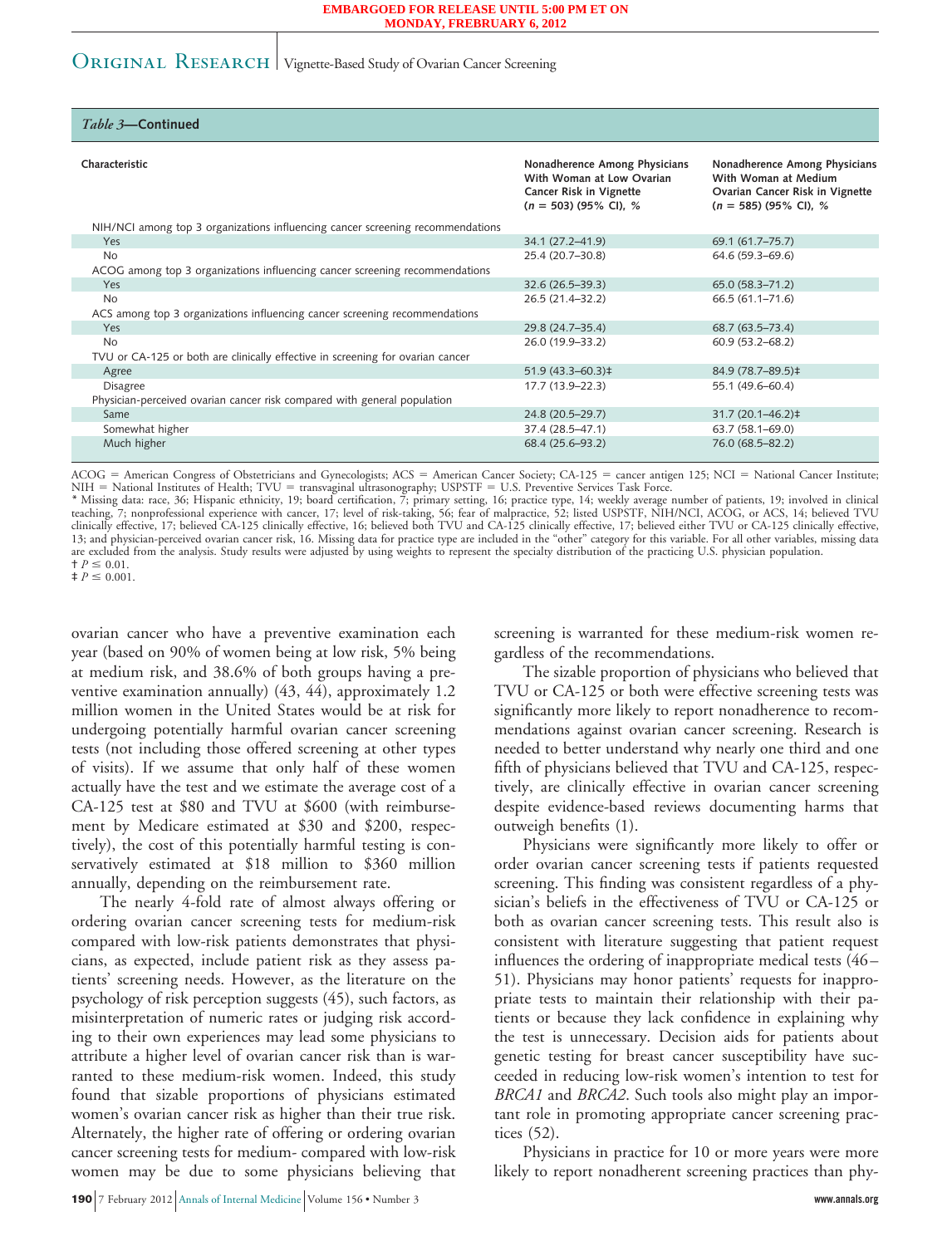sicians in practice for less than 10 years. Physicians in solo practice were more likely to report nonadherent screening practices than those in group practice, consistent with research associating group practice with the delivery of recommended preventive services (53). Both findings were

mediated by physician beliefs. Physicians in practice for less than 10 years and physicians in group practice were less likely to believe that TVU or CA-125 or both were effective screening tests than physicians in practice 10 or more years and physicians in solo practice. Physicians in practice

#### *Table 4.* **Adjusted Risk Ratios of Physician-Reported Nonadherence to Ovarian Cancer Screening Recommendations, by Patient, Physician, and Practice Characteristics\***

| Characteristic                                                                                                            | Risk Ratio (95% CI)               |                                                                                                                     |                                                                                                                                                                |
|---------------------------------------------------------------------------------------------------------------------------|-----------------------------------|---------------------------------------------------------------------------------------------------------------------|----------------------------------------------------------------------------------------------------------------------------------------------------------------|
| Patient characteristic                                                                                                    | <b>Base Model</b><br>$(n = 1039)$ | <b>Base Model Plus Belief</b><br>in Effectiveness of<br>Ovarian Cancer<br><b>Screening Variable</b><br>$(n = 1039)$ | Base Model Plus Belief in<br><b>Effectiveness of Ovarian</b><br>Cancer Screening and<br>Physician-Perceived<br>Ovarian Cancer Risk<br>Variables ( $n = 1039$ ) |
| Age                                                                                                                       |                                   |                                                                                                                     |                                                                                                                                                                |
| 35y                                                                                                                       | Reference                         | Reference                                                                                                           | Reference                                                                                                                                                      |
| 51y                                                                                                                       | $1.07(0.95 - 1.20)$               | $1.06(0.95 - 1.19)$                                                                                                 | $1.05(0.94 - 1.17)$                                                                                                                                            |
| Request for ovarian cancer screening                                                                                      |                                   |                                                                                                                     |                                                                                                                                                                |
| <b>No</b>                                                                                                                 | Reference                         | Reference                                                                                                           | Reference                                                                                                                                                      |
| Yes                                                                                                                       | $1.61(1.41 - 1.84)$               | 1.59 (1.40-1.81)+                                                                                                   | 1.59 (1.40-1.80)+                                                                                                                                              |
| Race                                                                                                                      |                                   |                                                                                                                     |                                                                                                                                                                |
| White                                                                                                                     | Reference                         | Reference                                                                                                           | Reference                                                                                                                                                      |
| African American                                                                                                          | $1.00(0.89 - 1.12)$               | $1.01(0.90 - 1.12)$                                                                                                 | $0.99(0.89 - 1.11)$                                                                                                                                            |
| Insurance<br>Medicaid                                                                                                     | Reference                         | Reference                                                                                                           | Reference                                                                                                                                                      |
| Private                                                                                                                   | $1.08(0.96 - 1.21)$               | $1.12(1.00-1.25)$ <sup>+</sup>                                                                                      | $1.12(1.00-1.24)$ <sup>+</sup>                                                                                                                                 |
| Level of ovarian cancer risk                                                                                              |                                   |                                                                                                                     |                                                                                                                                                                |
| Low                                                                                                                       | Reference                         | Reference                                                                                                           | Reference                                                                                                                                                      |
| Medium                                                                                                                    | $2.25(1.93 - 2.63)$ <sup>+</sup>  | $2.20(1.90 - 2.55)$ <sup>+</sup>                                                                                    | $1.60(1.34 - 1.91)$                                                                                                                                            |
| Physician and practice characteristic<br>USPSTF among top 3 organizations influencing cancer screening<br>recommendations |                                   |                                                                                                                     |                                                                                                                                                                |
| Yes                                                                                                                       | Reference                         | Reference                                                                                                           | Reference                                                                                                                                                      |
| No                                                                                                                        | $1.20(1.06 - 1.36)$               | $1.08(0.97 - 1.21)$                                                                                                 | $1.08(0.97 - 1.22)$                                                                                                                                            |
| Nonprofessional experience with cancer<br>None                                                                            | Reference                         | Reference                                                                                                           | Reference                                                                                                                                                      |
| Family (immediate or extended), close friend, coworker                                                                    | 1.25 (1.04-1.49) <sup>+</sup>     | $1.25(1.05 - 1.49)$                                                                                                 | $1.24(1.05 - 1.47)$                                                                                                                                            |
| Self                                                                                                                      | $1.50(1.11 - 2.01)$               | $1.53(1.14 - 2.06)$ <sup>+</sup>                                                                                    | 1.49 (1.12-2.00)+                                                                                                                                              |
| Involved in clinical teaching                                                                                             |                                   |                                                                                                                     |                                                                                                                                                                |
| Yes                                                                                                                       | Reference                         | Reference                                                                                                           | Reference                                                                                                                                                      |
| No                                                                                                                        | $1.16(1.02 - 1.31)$               | $1.14(1.01 - 1.28)$                                                                                                 | $1.13(1.00 - 1.26)$                                                                                                                                            |
| Practice type                                                                                                             |                                   |                                                                                                                     |                                                                                                                                                                |
| Group                                                                                                                     | Reference                         | Reference                                                                                                           | Reference                                                                                                                                                      |
| Solo                                                                                                                      | $1.19(1.03 - 1.36)$ <sup>+</sup>  | $1.06(0.92 - 1.22)$                                                                                                 | $1.07(0.93 - 1.23)$                                                                                                                                            |
| Other                                                                                                                     | $0.84(0.55 - 1.28)$               | $0.87(0.60 - 1.27)$                                                                                                 | $0.85(0.60 - 1.21)$                                                                                                                                            |
| Time in practice‡                                                                                                         |                                   |                                                                                                                     |                                                                                                                                                                |
| 10 <sub>y</sub>                                                                                                           | Reference                         | Reference                                                                                                           | Reference                                                                                                                                                      |
| 20y                                                                                                                       | $1.08(1.00 - 1.16)$ <sup>+</sup>  | $1.05(0.98 - 1.13)$                                                                                                 | $1.03(0.97 - 1.10)$                                                                                                                                            |
| 30y                                                                                                                       | $1.16(1.01 - 1.33)$               | $1.11(0.97 - 1.26)$                                                                                                 | $1.06(0.94 - 1.21)$                                                                                                                                            |
| TVU or CA-125 or both are clinically effective in screening for<br>ovarian cancer                                         |                                   |                                                                                                                     |                                                                                                                                                                |
| <b>Disagree</b>                                                                                                           |                                   | Reference                                                                                                           | Reference                                                                                                                                                      |
| Agree                                                                                                                     |                                   | $1.76(1.56 - 1.97)$ <sup>+</sup>                                                                                    | $1.70(1.52 - 1.91)$                                                                                                                                            |
| Physician-perceived ovarian cancer risk                                                                                   |                                   |                                                                                                                     |                                                                                                                                                                |
| Same as general population                                                                                                |                                   |                                                                                                                     | Reference                                                                                                                                                      |
| Somewhat higher than general population                                                                                   |                                   |                                                                                                                     | $1.40(1.16 - 1.68)$                                                                                                                                            |
| Much higher than general population                                                                                       |                                   |                                                                                                                     | $1.73(1.39 - 2.15)$                                                                                                                                            |

CA-125 = cancer antigen 125; TVU = transvaginal ultrasonography; USPSTF = U.S. Preventive Services Task Forces.

\* The numbers of participants are lower than those in Table 3 because of missing values for  $\geq 1$  variable for 49 physicians. Study results were adjusted by using weights to

represent the specialty distribution of the practicing U.S. physician population.<br>† Risk ratios for which the confidence interval does not include 0.0 and thus are statistically significant predictors of nonadherence to ov recommendations.

‡ The regression model used the continuous rather than categorical time in practice variable because it improved the fit of the model to a greater degree. For interpretation purposes, we present risk ratios for 20 and 30 y vs. 10 y of practice.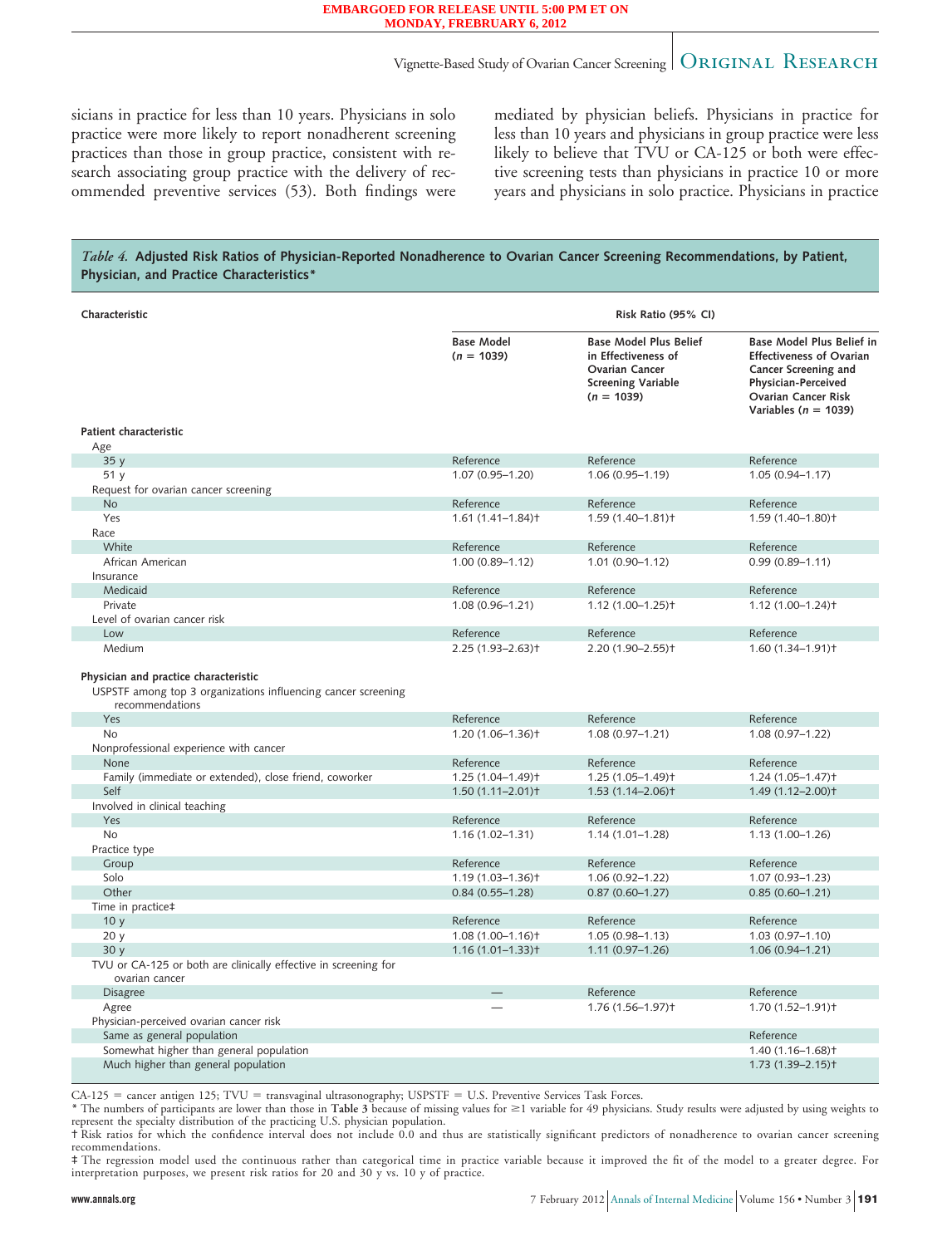ORIGINAL RESEARCH | Vignette-Based Study of Ovarian Cancer Screening

for 10 or more years may have seen more women with ovarian cancer, and their assessment of the risks and benefits of screening could have been influenced by these experiences. Group practices may be more likely to include a mix of more and less recently trained physicians and to facilitate sharing of practice patterns across group members, which could provide these physicians with greater opportunity to adopt the most up-to-date medical practices.

Physicians' sources of cancer screening information were also associated with their level of adherence to ovarian cancer screening guidelines. Physicians who listed the USPSTF as one of the top 3 organizations influencing their cancer screening recommendations were less likely to report nonadherent ovarian cancer screening and less likely to believe that TVU or CA-125 or both are effective ovarian cancer screening tests. This was not true for other organizations that publish ovarian cancer screening recommendations, even though none recommend ovarian cancer screening  $(1-3)$ . The USPSTF, sponsored by the Agency for Healthcare Research and Quality, uses rigorous standards to assess the scientific evidence for the effectiveness of clinical preventive services. The standards and processes used by other organizations in formulating their guidelines, recommendations, and consensus statements are less transparent. In addition, the USPSTF presents its recommendations against ovarian cancer screening with more declarative language than other organizations. Our study findings suggest that the USPSTF may communicate its recommendations more effectively or that physicians using the USPSTF as a top influential organization are more likely to follow guidelines. These findings suggest that such interventions as 1) disseminating the USPSTF recommendations more widely and effectively and 2) ensuring that organizations present their recommendations against ovarian cancer screening using consistent, declarative language may increase adherence to recommendations against ovarian cancer screening, and should be tested. Notably, the American Cancer Society is the organization that physicians report most often as a top influence on cancer screening recommendations. Although several American Cancer Society Web pages intended for lay readers discuss the lack of evidence for ovarian cancer screening tests and note that CA-125 and TVU are not recommended for ovarian cancer screening among women at average risk (4, 54), the site does not publish ovarian cancer screening guidelines as it does for other cancer types (55). Clear American Cancer Society–published guidelines on ovarian cancer screening might have an important influence on physician ovarian cancer screening practices and decrease the harms associated with this testing.

This study's results are limited by their reliance on survey methods. Although the rate of response to this questionnaire (62%) was similar to or higher than that for many other physician surveys, the results may not generalize to the nonrespondents. This would be particularly true if the survey incentive stimulated responses from physicians who were less committed to completing the survey accurately. It is encouraging that the respondents appeared to represent the sample from which they were drawn, although respondents were slightly more likely to be in group practice. In addition, although anonymous, the results are based on physician self-report of their practices rather than more direct methods, such as chart review, recording of patient encounters, or standardized patients. However, vignettes have been compared with standardized patients and been shown to be a valid method of measuring quality of clinical care, including cancer screening (56– 58).

The survey instrument included 3 vignettes, the first with a woman presenting with abdominal or genitourinary symptoms, the second with an asymptomatic woman presenting for an annual examination. It is possible that the first vignette and its questions influenced physicians' answers to the second vignette, for example by raising their awareness of possible missed diagnoses. However, a secondary analysis determined that the results of this study did not change according to the type of symptoms (abdominal or genitourinary) presented in the first vignette, suggesting that the physicians responded to these vignettes independently. In addition, the vignette asked physicians whether they would offer or order various tests but did not allow us to differentiate offering from ordering these tests. The survey method also did not allow us to examine the frequency with which physicians screen women for ovarian cancer. Despite these limitations, the use of vignettes was an efficient method of systematically examining physicianreported ovarian cancer screening practices among patients with a variety of characteristics, such as age, race, insurance, level of risk, and test request.

Another limitation is that we cannot be certain of the reliability of the responses for ovarian cancer screening tests because we did not measure the vignette's test–retest reliability. Finally, this study surveyed only physicians, not advanced practice nurses and physician assistants, who are important providers of preventive care, including cancer screening services.

A substantial proportion of physicians reported offering or ordering ovarian cancer screening for women at low and medium risk for ovarian cancer, despite evidencebased recommendations to the contrary, particularly if the patient requests screening. This unwarranted screening is putting many women at risk for false-positive test results and their consequences at an estimated cost of tens of millions of dollars annually. That one third of physicians believe ovarian cancer screening tests are effective and that many physicians overestimate women's risk for ovarian cancer illuminate critical knowledge gaps among physicians providing primary care to women in the United States. Physician-level predictors of ovarian cancer screening suggest that interventions that encourage interaction between physician colleagues of all ages and that promote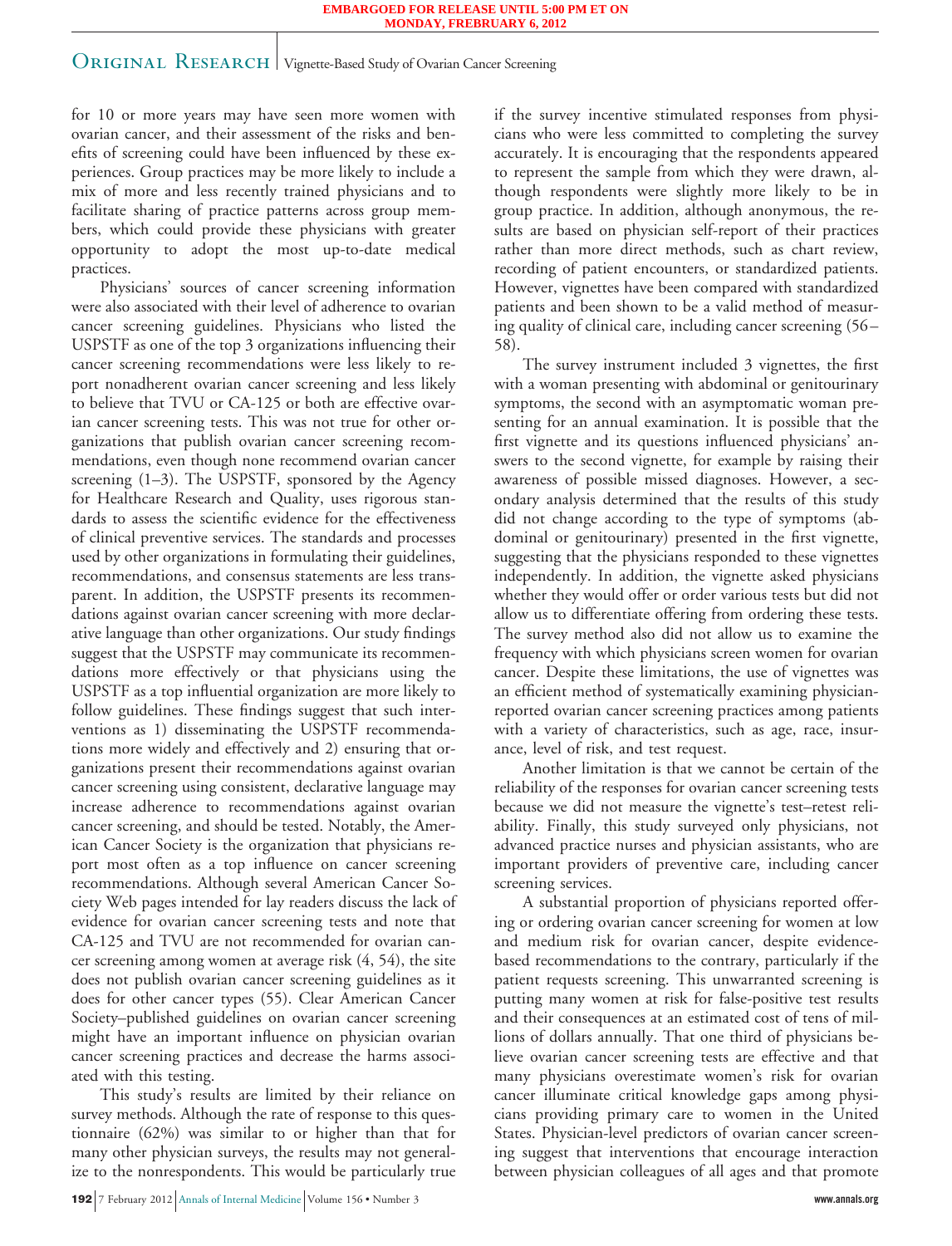# Vignette-Based Study of Ovarian Cancer Screening | ORIGINAL RESEARCH

the use of the USPSTF may have the greatest chance of success in promoting adherence to screening recommendations.

From the University of Washington, Seattle, Washington; Centers for Disease Control and Prevention, Atlanta, Georgia; and Dana-Farber Cancer Institute, Boston, Massachusetts.

**Disclaimer:** The findings and conclusions of this article are those of the authors and do not necessarily represent the official position of the Centers for Disease Control and Prevention.

**Acknowledgment:** The authors thank Blythe Ryerson from the Centers for Disease Control and Prevention for her early contributions to the development of the study's methods and Gilmore Research Group in Seattle for conducting the survey.

**Grant Support:** By the Centers for Disease Control and Prevention through the University of Washington Health Promotion Research Centers Cooperative Agreement U48DP001911 and through the Alliance for Reducing Cancer, Northwest, funded by both the Centers for Disease Control and Prevention (grant U48DP001911; V. Taylor, primary investigator) and the National Cancer Institute.

**Potential Conflicts of Interest:** Disclosures can be viewed at www.acponline .org/authors/icmje/ConflictOfInterestForms.do?msNum-M11-1359.

**Reproducible Research Statement:** *Study protocol:* Not available. *Statistical code and data set:* Available from Dr. Baldwin (e-mail, lmb@uw .edu).

**Requests for Single Reprints:** Laura-Mae Baldwin, MD, MPH, University of Washington, Department of Family Medicine, Box 354982, Seattle, WA 98195-4982; e-mail, lmb@uw.edu.

Current author addresses and author contributions are available at www .annals.org.

#### **References**

1. **U.S. Preventive Services Task Force.** Screening for ovarian cancer, topic page. Rockville, MD: Agency for Healthcare Research and Quality; 2004. Accessed at www.ahrq.gov/clinic/uspstf/uspsovar.htm on 10 June 2010.

2. **ACOG Committee on Gynecologic Practice.** ACOG Committee Opinion No. 356: routine cancer screening. Obstet Gynecol. 2006;108:1611-3. [PMID: 17138803]

3. **Gladstone CQ.** Screening for ovarian cancer. In: Canadian Task Force on the Periodic Health Examination. Canadian Guide to Clinical Preventive Health Care. Ottawa, Ontario, Canada: Health Canada; 1994:870-81.

4. **American Cancer Society.** Ovarian cancer. Accessed at www.cancer.org /Cancer/OvarianCancer/DetailedGuide/ovarian-cancer-detection on 22 May 2011.

5. **Buys SS, Partridge E, Greene MH, Prorok PC, Reding D, Riley TL, et al; PLCO Project Team.** Ovarian cancer screening in the Prostate, Lung, Colorectal and Ovarian (PLCO) cancer screening trial: findings from the initial screen of a randomized trial. Am J Obstet Gynecol. 2005;193:1630-9. [PMID: 16260202] 6. **Eichorn J.** Study results show ovarian cancer deaths are not reduced by earlydetection screening methods. OncLive. 18 May 2011. Accessed at www.onclive.com /conference-coverage/asco-2011/Study-Results-Show-Ovarian-Cancer-Deaths-Are -Not-Reduced-by-Early-Detection-Screening-Methods on 3 June 2011.

7. **Centers for Disease Control and Prevention.** National Program of Cancer Registries (NPCR). United States cancer statistics (USCS). 2007 top ten cancers. Accessed at http://apps.nccd.cdc.gov/uscs/toptencancers.aspx on 10 June 2011. 8. National Institutes of Health Consensus Development Conference Statement. Ovarian cancer: screening, treatment, and follow-up. Gynecol Oncol. 1994;55: S4-14. [PMID: 7835809]

9. **Fishman DA, Cohen L, Blank SV, Shulman L, Singh D, Bozorgi K, et al.** The role of ultrasound evaluation in the detection of early-stage epithelial ovarian cancer. Am J Obstet Gynecol. 2005;192:1214-21. [PMID: 15846205]

10. **Goff BA, Muntz HG.** Screening and early diagnosis of ovarian cancer. Women's Health in Primary Care. 2005;8:262-8.

11. **Jacobs I, Davies AP, Bridges J, Stabile I, Fay T, Lower A, et al.** Prevalence screening for ovarian cancer in postmenopausal women by CA 125 measurement and ultrasonography. BMJ. 1993;306:1030-4. [PMID: 8490497]

12. **Jacobs IJ, Menon U.** Progress and challenges in screening for early detection of ovarian cancer. Mol Cell Proteomics. 2004;3:355-66. [PMID: 14764655]

13. **Liede A, Karlan BY, Baldwin RL, Platt LD, Kuperstein G, Narod SA.** Cancer incidence in a population of Jewish women at risk of ovarian cancer. J Clin Oncol. 2002;20:1570-7. [PMID: 11896106]

14. **Menon U, Jacobs IJ.** Ovarian cancer screening in the general population. Curr Opin Obstet Gynecol. 2001;13:61-4. [PMID: 11176234]

15. **Olivier RI, Lubsen-Brandsma MA, Verhoef S, van Beurden M.** CA125 and transvaginal ultrasound monitoring in high-risk women cannot prevent the diagnosis of advanced ovarian cancer. Gynecol Oncol. 2006;100:20-6. [PMID: 16188302]

16. **Paley PJ.** Ovarian cancer screening: are we making any progress? Curr Opin Oncol. 2001;13:399-402. [PMID: 11555720]

17. **Partridge E, Kreimer AR, Greenlee RT, Williams C, Xu JL, Church TR, et al; PLCO Project Team.** Results from four rounds of ovarian cancer screening in a randomized trial. Obstet Gynecol. 2009;113:775-82. [PMID: 19305319]

18. **Petricoin EF, Ardekani AM, Hitt BA, Levine PJ, Fusaro VA, Steinberg SM, et al.** Use of proteomic patterns in serum to identify ovarian cancer. Lancet. 2002;359:572-7. [PMID: 11867112]

19. **Skates SJ, Horick N, Yu Y, Xu FJ, Berchuck A, Havrilesky LJ, et al.** Preoperative sensitivity and specificity for early-stage ovarian cancer when combining cancer antigen CA-125II, CA 15-3, CA 72-4, and macrophage colonystimulating factor using mixtures of multivariate normal distributions. J Clin Oncol. 2004;22:4059-66. [PMID: 15381683]

20. **van der Velde NM, Mourits MJ, Arts HJ, de Vries J, Leegte BK, Dijkhuis G, et al.** Time to stop ovarian cancer screening in BRCA1/2 mutation carriers? Int J Cancer. 2009;124:919-23. [PMID: 19035463]

21. **van Nagell JR Jr, DePriest PD, Reedy MB, Gallion HH, Ueland FR, Pavlik EJ, et al.** The efficacy of transvaginal sonographic screening in asymptomatic women at risk for ovarian cancer. Gynecol Oncol. 2000;77:350-6. [PMID: 10831341]

22. **Woodward ER, Sleightholme HV, Considine AM, Williamson S, McHugo JM, Cruger DG.** Annual surveillance by CA125 and transvaginal ultrasound for ovarian cancer in both high-risk and population risk women is ineffective. BJOG. 2007;114:1500-9. [PMID: 17903229]

23. **Bell R, Petticrew M, Luengo S, Sheldon TA.** Screening for ovarian cancer: a systematic review. Health Technol Assess. 1998;2:i-iv, 1-84. [PMID: 9561894] 24. **ACOG Committee on Practice Bulletins.** Hereditary breast and ovarian cancer syndrome. Gynecol Oncol. 2009;113:6-11. [PMID: 19309638]

25. **U.S. Preventive Services Task Force.** Genetic risk assessment and BRCA mutation testing for breast and ovarian cancer susceptibility: recommendation statement. Ann Intern Med. 2005;143:355-61. [PMID: 16144894]

26. **Schorge JO, Modesitt SC, Coleman RL, Cohn DE, Kauff ND, Duska LR, et al.** SGO White Paper on ovarian cancer: etiology, screening and surveillance. Gynecol Oncol. 2010;119:7-17. [PMID: 20692025]

27. **MacDonald DJ, Sarna L, Uman GC, Grant M, Weitzel JN.** Cancer screening and risk-reducing behaviors of women seeking genetic cancer risk assessment for breast and ovarian cancers. Oncol Nurs Forum. 2006;33:E27-35. [PMID: 16518435]

28. **Schwartz LM, Woloshin S, Fowler FJ Jr, Welch HG.** Enthusiasm for cancer screening in the United States. JAMA. 2004;291:71-8. [PMID: 14709578]

29. **Chan EC, Barry MJ, Vernon SW, Ahn C.** Brief report: physicians and their personal prostate cancer-screening practices with prostate-specific antigen. A national survey. J Gen Intern Med. 2006;21:257-9. [PMID: 16637825]

30. **Fowler FJ Jr, Bin L, Collins MM, Roberts RG, Oesterling JE, Wasson JH, et al.** Prostate cancer screening and beliefs about treatment efficacy: a national survey of primary care physicians and urologists. Am J Med. 1998;104:526-32. [PMID: 9674714]

31. **Goff BA, Matthews B, Andrilla CH, Miller JW, Trivers KF, Berry D, et al.** How are symptoms of ovarian cancer managed? A study of primary care physicians. Cancer. 2011;117:4414-23. [PMID: 21413001]

**www.annals.org** 7 February 2012 Annals of Internal Medicine Volume 156 • Number 3 **193**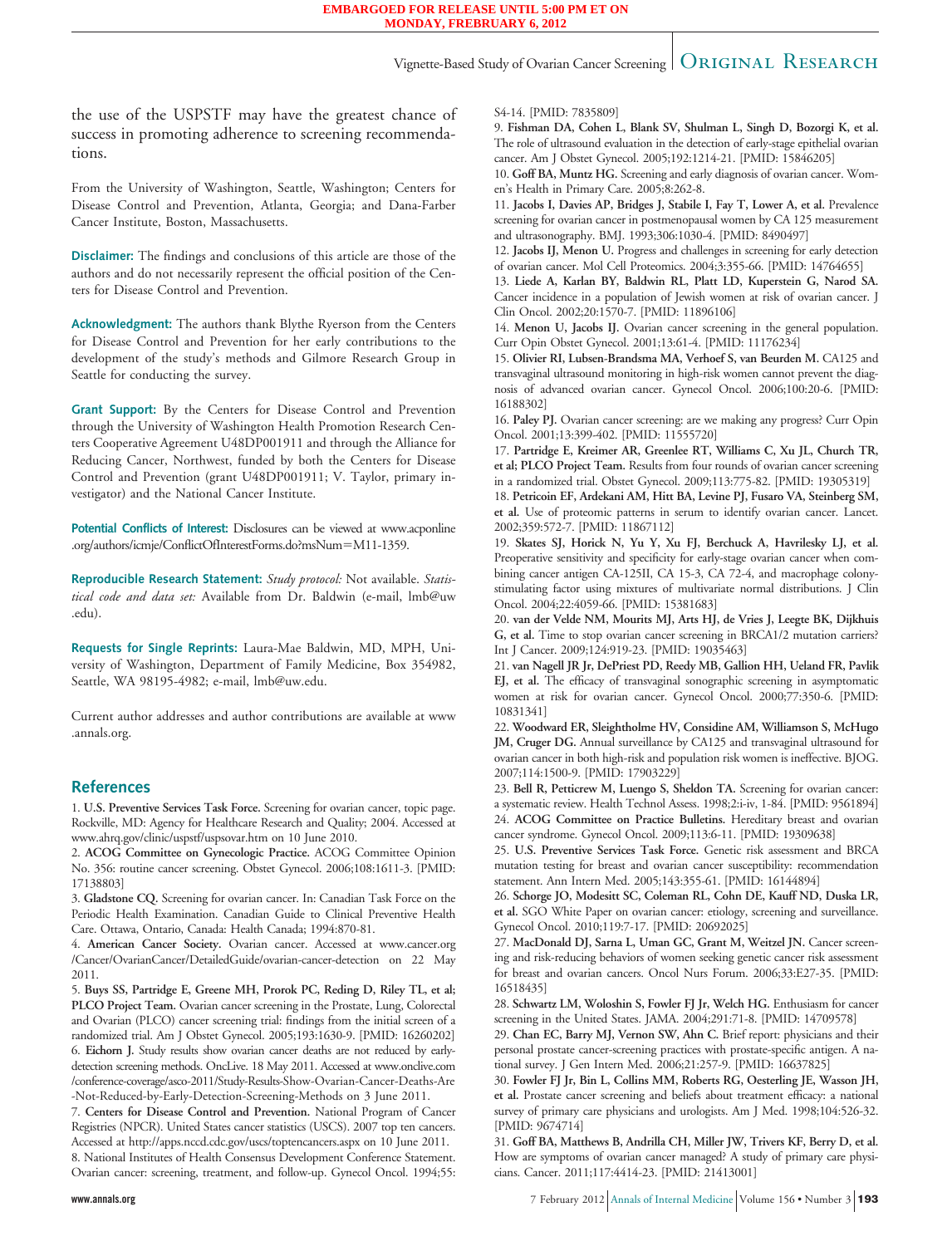### ORIGINAL RESEARCH | Vignette-Based Study of Ovarian Cancer Screening

32. **Trivers KF, Baldwin LM, Miller JW, Matthews B, Andrilla CH, Lishner DM, et al.** Reported referral for genetic counseling or BRCA 1/2 testing among United States physicians: A vignette-based study. Cancer. 2011;117:5334-43. [PMID: 21792861]

33. **Dillman DA.** Mail and Internet Surveys: The Tailored Design Method. 2nd ed. Hoboken, NJ: J Wiley; 2007.

34. **Fishbein M, Ajzen I.** Belief, Attitude, Intention, and Behavior: An Introduction to Theory and Research. Reading, MA: Addison-Wesley; 1975.

35. **Ajzen I.** Perceived behavioral control, self-efficacy, locus of control, and the theory of planned behavior. J Appl Soc Psychol. 2002;32:665-83.

36. **Ajzen I.** Theory of planned behavior. Accessed at http://people.umass.edu /aizen/tpb.html on 10 June 2011.

37. **Katz DA, Williams GC, Brown RL, Aufderheide TP, Bogner M, Rahko PS, et al.** Emergency physicians' fear of malpractice in evaluating patients with possible acute cardiac ischemia. Ann Emerg Med. 2005;46:525-33. [PMID: 16308068]

38. **Franks P, Williams GC, Zwanziger J, Mooney C, Sorbero M.** Why do physicians vary so widely in their referral rates? J Gen Intern Med. 2000;15: 163-8. [PMID: 10718896]

39. **Morrill R, Cromartie J, Hart LG.** Metropolitan, urban, and rural commuting areas: toward a better depiction of the US settlement system. Urban Geography. 1999;20:727-48.

40. **Economic Research Service.** Measuring rurality: Rural-Urban Commuting Area Codes. Accessed at www.ers.usda.gov/briefing/Rurality/RuralUrbanCommutingAreas / on 11 June 2010.

41. **American College of Obstetricians and Gynecologists.** ACOG Practice Bulletin No. 103: hereditary breast and ovarian cancer syndrome. Obstet Gynecol. 2009;113:957-66. [PMID: 19305347]

42. **Bieler GS, Brown GG, Williams RL, Brogan DJ.** Estimating modeladjusted risks, risk differences, and risk ratios from complex survey data. Am J Epidemiol. 2010;171:618-23. [PMID: 20133516]

43. **Mehrotra A, Zaslavsky AM, Ayanian JZ.** Preventive health examinations and preventive gynecological examinations in the United States. Arch Intern Med. 2007;167:1876-83. [PMID: 17893309]

44. **U.S. Census Bureau.** The 2012 Statistical Abstract. Population: estimates and projections by age, sex, race/ethnicity. Accessed at www.census.gov/compendia/statab /cats/population/estimates\_and\_projections\_by\_age\_sex\_raceethnicity.html on 7 October 2012.

45. **Klein WM, Stefanek ME.** Cancer risk elicitation and communication: lessons from the psychology of risk perception. CA Cancer J Clin. 2007;57:147-67. [PMID: 17507441]

46. **White DB, Bonham VL, Jenkins J, Stevens N, McBride CM.** Too many referrals of low-risk women for BRCA1/2 genetic services by family physicians. Cancer Epidemiol Biomarkers Prev. 2008;17:2980-6. [PMID: 18990739]

47. **Wideroff L, Freedman AN, Olson L, Klabunde CN, Davis W, Srinath KP, et al.** Physician use of genetic testing for cancer susceptibility: results of a national survey. Cancer Epidemiol Biomarkers Prev. 2003;12:295-303. [PMID: 12692103]

48. **Sifri R, Myers R, Hyslop T, Turner B, Cocroft J, Rothermel T, et al.** Use of cancer susceptibility testing among primary care physicians. Clin Genet. 2003; 64:355-60. [PMID: 12974741]

49. **Keitz SA, Stechuchak KM, Grambow SC, Koropchak CM, Tulsky JA.** Behind closed doors: management of patient expectations in primary care practices. Arch Intern Med. 2007;167:445-52. [PMID: 17353491]

50. **Kravitz RL, Bell RA, Azari R, Kelly-Reif S, Krupat E, Thom DH.** Direct observation of requests for clinical services in office practice: what do patients want and do they get it? Arch Intern Med. 2003;163:1673-81. [PMID: 12885682]

51. **Murray E, Lo B, Pollack L, Donelan K, Lee K.** Direct-to-consumer advertising: physicians' views of its effects on quality of care and the doctor-patient relationship. J Am Board Fam Pract. 2003;16:513-24. [PMID: 14963078]

52. **Green MJ, Peterson SK, Baker MW, Harper GR, Friedman LC, Rubinstein WS, et al.** Effect of a computer-based decision aid on knowledge, perceptions, and intentions about genetic testing for breast cancer susceptibility: a randomized controlled trial. JAMA. 2004;292:442-52. [PMID: 15280342]

53. **Pham HH, Schrag D, Hargraves JL, Bach PB.** Delivery of preventive services to older adults by primary care physicians. JAMA. 2005;294:473-81. [PMID: 16046654]

54. **American Cancer Society.** Ovarian cancer: common questions about symptoms and screening. 30 August 2010. Accessed at www.cancer.org/cancer/news /features/ovarian-cancer-why-screening-isnt-routine on 9 June 2011.

55. **American Cancer Society.** American Cancer Society guidelines for the early detection of cancer. 23 June 2011. Accessed at www.cancer.org/Healthy /FindCancerEarly/CancerScreeningGuidelines/american-cancer-society-guidelines -for-the-early-detection-of-cancer on 9 June 2011.

56. **Peabody JW, Luck J, Glassman P, Dresselhaus TR, Lee M.** Comparison of vignettes, standardized patients, and chart abstraction: a prospective validation study of 3 methods for measuring quality. JAMA. 2000;283:1715-22. [PMID: 10755498]

57. **Peabody JW, Luck J, Glassman P, Jain S, Hansen J, Spell M, et al.** Measuring the quality of physician practice by using clinical vignettes: a prospective validation study. Ann Intern Med. 2004;141:771-80. [PMID: 15545677]

58. **Dresselhaus TR, Peabody JW, Luck J, Bertenthal D.** An evaluation of vignettes for predicting variation in the quality of preventive care. J Gen Intern Med. 2004;19:1013-8. [PMID: 15482553]